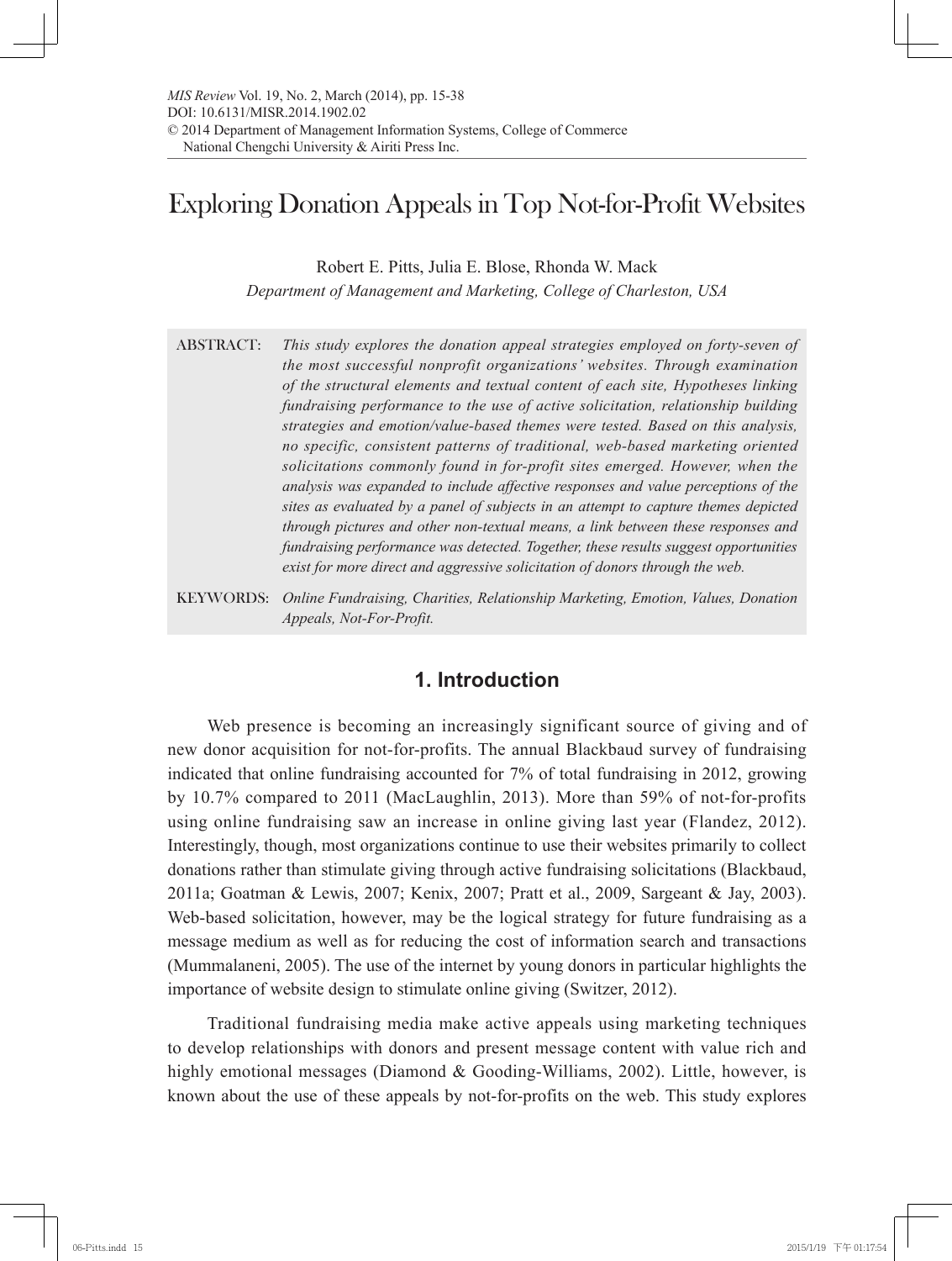active solicitation attributes of the websites of not-for-profits reporting successful online fundraising. Specifically, the use of active appeals to foster relationships with the donor and produce emotion and value expression is explored.

## **2. Active appeals: beyond the donate button**

Numerous studies examining marketing constructs and methods used in fundraising find that not-for-profits should actively solicit contributions, rather than passively presenting an opportunity to give (Bekkers, 2005; Bekkers & Weipking, 2011; Bryant et al., 2003; Desmet & Feinberg, 2003; Lindskold et al., 1977). Active solicitation seeks to effect the prospective donor's perception of need, the not-for-profit's ability to deliver benefits, and other mechanisms linking psychological benefits to contribution (Sargeant et al., 2001, 2004, 2006). These message stimuli operate through the production of emotion and the development of a link to the personal values of the donor which, in turn, motivate giving (Bekkers & Wiepking, 2011; Merchant et al., 2010; Oppenheimer & Olivola, 2010; Sargeant, 1999; Sargeant & Woodliffe, 2007).

Suggestions for generating donations through the not-for profit's web site, however, generally focus more on the structure of the site (Chang & Lee, 2009; Merchant et al., 2010). "Direct appeals" for action such as "buy now" or "click here" have been shown to be an effective means of generating donation behavior (Richardson, 2008) and there is even evidence that the actual design of the donate button on the website can effect trust and intention to donate (Burt  $\&$  Gibbons, 2011). The fund raising literature does provide some support for active solicitation via the website beyond the "donate button." Sargeant, West and Jay (2007) propose a relationship marketing framework with the website as an active link between the not-for-profit and donor; finding that, in addition to accessibility, the site's ability to educate and empower the donor is highly correlated with online donations.

Developing donations in the world of the internet and e-marketing requires an understanding of how not-for-profit sites may employ active appeals in an appropriate and effective manner. Active appeals go beyond donate buttons to the complex and interactive workings of relationship development, and messages which convey emotion (Bennett, 2005) and link to the recipient's values. These constructs are inherently complex and interrelated and understanding them may help move active web-based fundraising to the norm. In the next section we address relationship-developing elements, emotionproducing content, and value-fulfillment content of not-for-profit websites as a means of understanding active appeals and donation behavior. The case for the construct is developed and its application to website development presented. Hypotheses are presented from the review of the literature.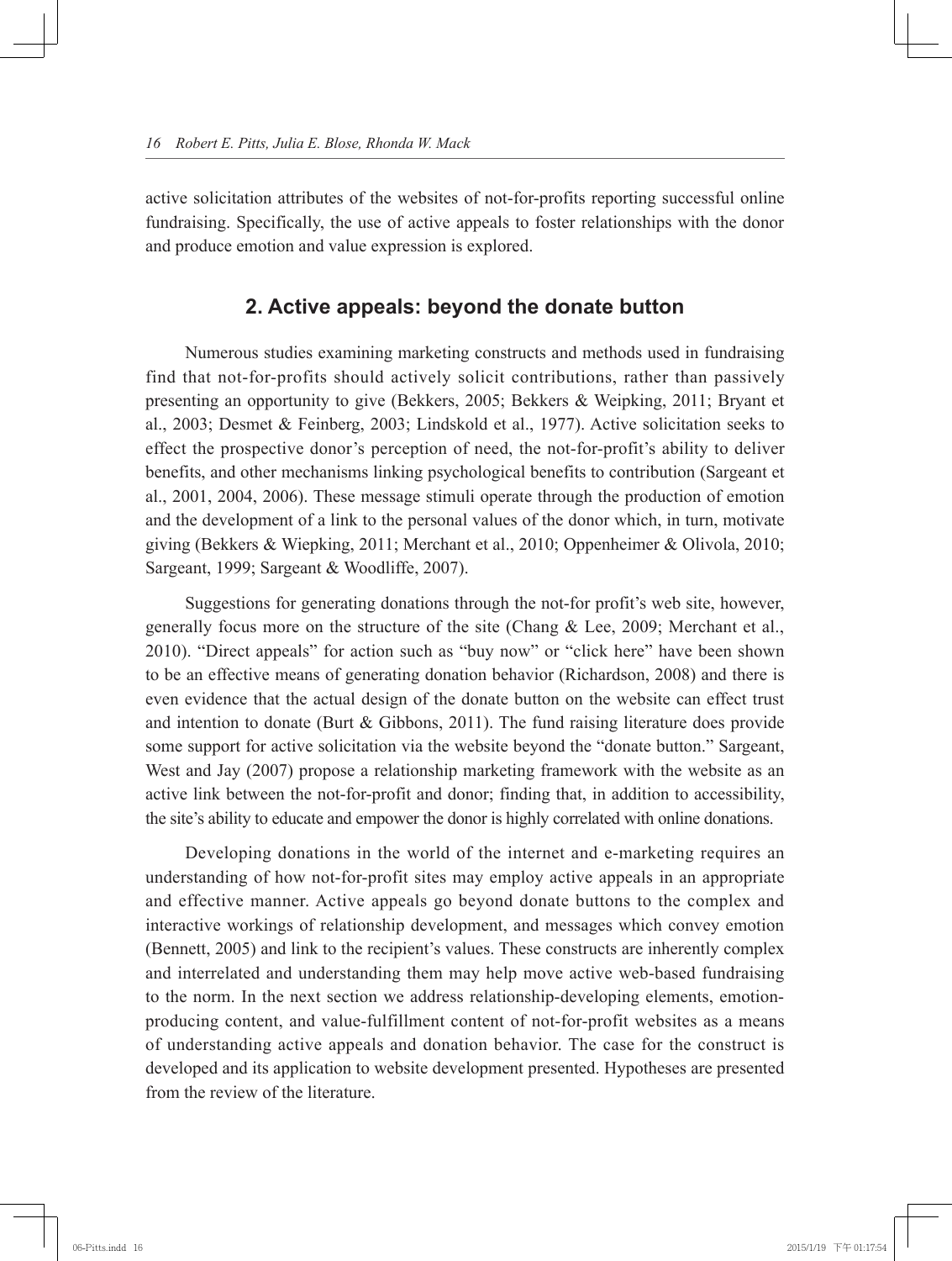# **3. Relationship development and fundraising effectiveness**

Relationship marketing to maintain and establish ongoing valuable customer partnerships is an extremely important strategy regardless of the format in which the relationship is formed and maintained. Organizations are urged to employ a customerbonding model for enhancing online community relationships in which customers participate in co-production of the good or service in a manner that delivers additional value to the customer (Szmigin et al., 2005). This view may be particularly valuable to not-for-profits in developing their online relationships given the importance/value that many donors place on understanding and seeing how they are helping (Brennan & Brady, 1999; Burnett, 2002; MacMillan et al., 2005; Sargeant, 2001). Sargeant et al. (2007) describe an "e-Relationship Marketing" model that requires that philanthropic donors be seen as partners with the charitable organization participating in mission achievement and that donors not be considered only as a source of funding (Sargeant & Jay, 2004). Bennett (2005) stresses the importance of developing a fundraising website with the appropriate "atmospherics" to not only influence a potential donor's likelihood to stay on the site and make a donation but also to develop a long-term relationship with that donor. Sargeant, West and Ford (2001, 2004) and Sargeant et al. (2007) propose a relationship marketing oriented approach to understanding donation behavior contending that the donor's perception of the charity may be the key link to better understanding his/her behavior. They offer evidence that a donor's perception of a charity's effectiveness, efficiency and ability to deliver benefits to clients are related to giving. Sargeant et al. (2007) study of UK websites found that accessibility, accountability and education and empowerment were significantly correlated with online donations and new donor acquisition.

Hypothesis 1: a website's perceived effectiveness as a relationship building vehicle is related to its ability to produce donations.

# **4. Emotional appeals**

Emotion is broadly accepted as influencing giving, message stimuli response and appeal effectiveness (Bendapudi et al., 1996; Diamond & Gooding-Williams, 2002; Dickert, Sagara & Slovic, 2011; Merchant et al., 2010; Oppenheimer & Olivola, 2010; Sargeant & Woodliffe, 2007). Sargeant and Woodliffe (2007) posit a model in which individual giving behavior can be motivated by feelings of empathy, fear, pity or guilt. Amato (1986) linked self-reports of shock, terror, horror or sickness with sympathy for victims and intention to help. There is also considerable evidence that messages that induce negative "emotions" including fear, sadness, anger and guilt produce empathic reactions that lead to giving (Bagozzi & Moore, 1994; Vitaglione & Barnett, 2003).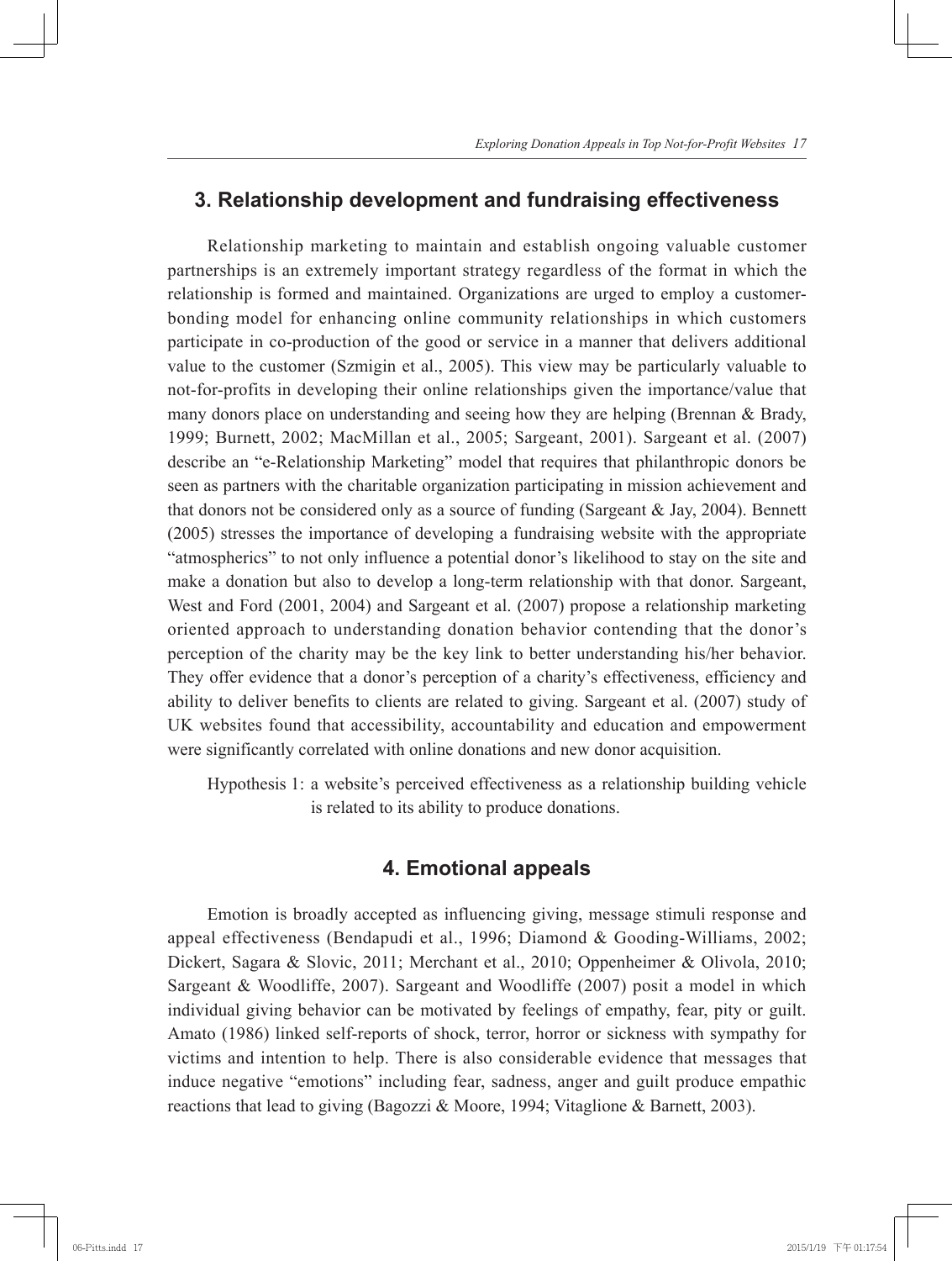Like other communication vehicles, websites may produce emotional responses which have been demonstrated to effect the time spent browsing, response to promotional incentives and enhanced probability of purchasing (Deng & Poole, 2010; Menon & Kahn, 2002; Palmer, 2002; Tai & Fung, 1997). Perceptions of site usability and aesthetics produce emotional states (pleasure, arousal and dominance) which, in turn produce attitudes toward an e-store (Porat, Liss & Tractinsky, 2007). Mummalaneni (2005) found that in a generally pleasant e-shopping environment, emotion (arousal) was related to satisfaction, time spent on the site, the number of items purchased, satisfaction and intention to return to the site. Eroglu, Machleit and Davis (2003) contend that emotions experienced during shopping online are moderated by involvement and atmospheric responsiveness (one's tendency to be influenced by the shopping experience). Richard (2005) contends that sites should provide an initial level of arousal if the site asks for an immediate reaction such as purchase. Geissler, Zinkhan and Watson (2001) reported that moderate levels of webpage complexity were more effective than either low or high levels in support of Berlyne's (1960) model of arousal effects. Menon and Kahn (2002) report that initially positive (pleasant) internet shopping experiences produce a positive impact on approach behaviors and cause customers to engage in what the authors term "arousing activities." These include exploration, examination of novel products and stores and higher response to promotional activities. Conversely, an overload of stimulation of information caused customers to engage in non-arousing activities.

Recent conceptualizations of giving behavior posit the affective component of emotion as a key link between stimuli messages and the decision to give (Bekkers & Wiepking, 2011; Dickert et al., 2011). Affect is viewed as a primary motivator of consumptive behavior (Cohen, Pham & Andrade, 2008; Erevelles, 1998) and has been demonstrated to be a superior emotional construct for predicting attitude and action (Morris et al., 2002). While many examinations of giving and emotion have explored specific named emotions, affect may provide a more useful variable for studies examining a number of messages that might express a wide range of emotions. Because emotion is a description under the individual's cognitive control and an appraisal of experience (Cohen et al., 2008) affective response provides a more fundamental construct than identifying specific named "emotions" (Hill et al., 2000). Affect has been shown to be more closely correlated to blood donation than attitudes and influences both attitudes toward blood donation and the actual behavior (Breckler & Wiggins, 1989; Farley & Stasson, 2003; van den Berg et al., 2005).

Bennett (2005) offers evidence that, like an e-tailing site, a fundraising website can produce emotional, conative and approach-avoidance responses. Similarly, Hitdonate (2002) contends that a charitable websites' "lack of emotional engagement" may be the cause for their underperformance, i.e., low online donations.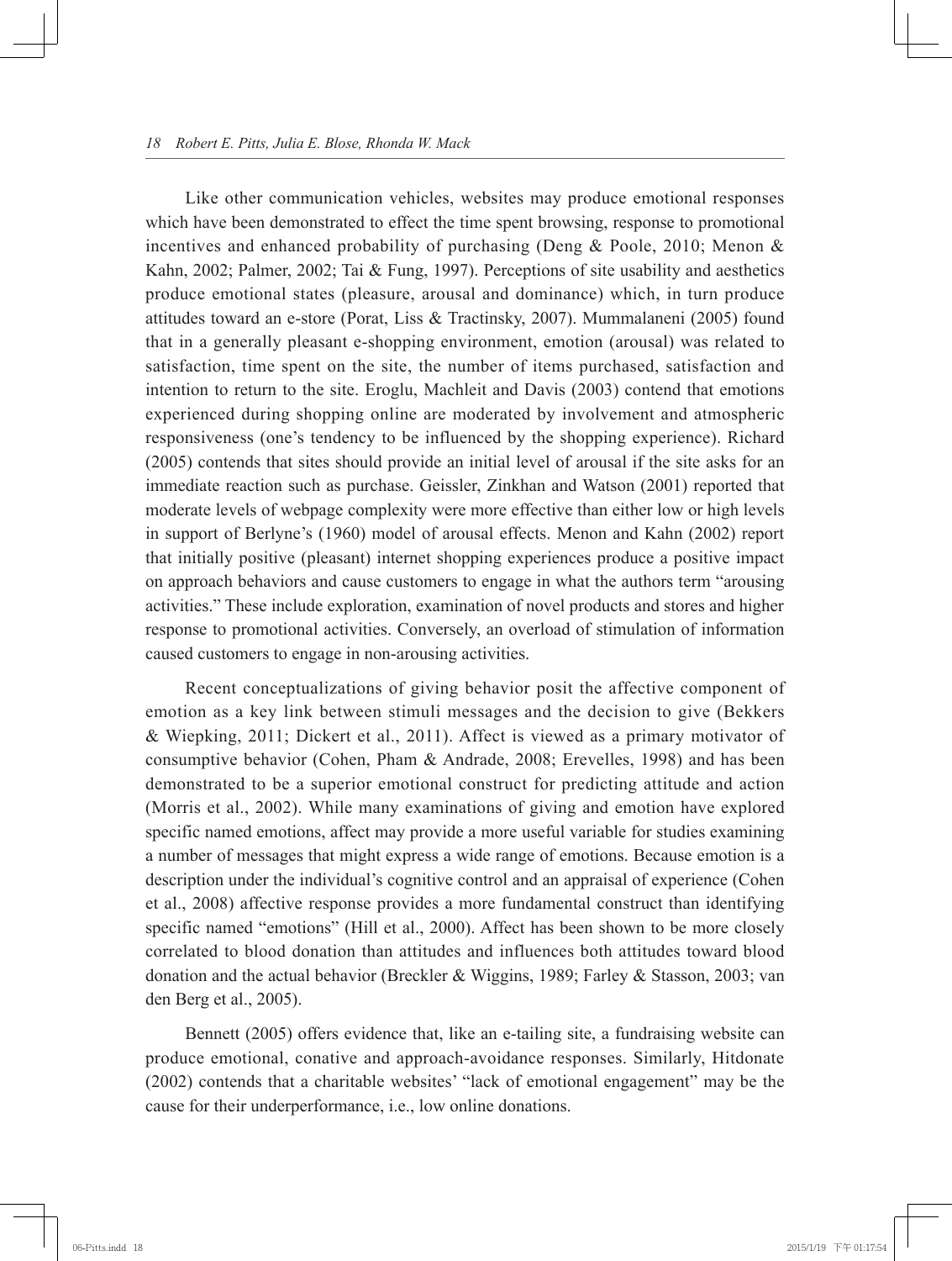Hypothesis 2: not-for-profit websites that produce emotional responses will be more effective as fundraising vehicles.

# **5. Value expressive appeals**

The values of a society and an individual's personal values are fundamental aspects of human behavior (Rokeach, 1973). A messages' value expressiveness and its link to the values of the recipient of the message have been demonstrated to be powerful factors in influencing behavior (Hullett  $\&$  Boster, 2001). Marketers have shown that personal values are the basis for consumption decisions and are linked to purchase behavior through attitudes. Values have been linked to motives, attitudes and behavior (Taras, Kirkman & Steel, 2010) and the core of personal identity (Gutman, 1982; Hitlin, 2003; Reynolds, 1985). See Kahle and Xie (2008) for an excellent review of value research in consumer psychology. Effective communication strategies provide a link between the fulfillment of a person's values and a brand or service (Kim, Boush, Marquardt & Kahle, 2006) and value expressive appeals are postulated to function through one's self congruity with the appeal (Creswell et al., 2005; Hullett & Boster, 2001; Pitts, Canty & Tsalikis, 1985).

Significant research links value expression congruity to giving behavior. McClintock and Allison (1989) report the results of a study in which value orientation affected an individual's willingness to contribute more time to a worthy cause. Wymer (1997) found relationships between religious values and secular volunteering, and Basil (2007) linked charitable donations to national value differences between the U.S. and Canada. Kropp, Holden and Lavack (1999) linked the personal values of warm relationships, self-fulfillment, and security to attitudes toward "cause related marketing." Bekkers and Wiepking (2011) identify values as one of the eight basic mechanisms that "…drive charitable giving." Personal values have also been linked to intentions to give to particular types of charities (Bennett, 2005). In addition, donations are thought to be a function of the congruency of the prospective donor's values and the donor's perceptions of the organization's values (Bennett, 2006). Value consistency and fulfillment have been related to socially desirable activities (Alwitt & Pitts, 1996; Bagozzi & Dobholkar, 1994; McCarty & Shrum, 1994) and cause-oriented communication effectiveness (Pitts et al., 1985).

Jayawardhena (2004) contends that the value expressiveness of an online appeal provides a means of understanding and evaluating the appeal. Waters (2007) reported that many of the top tier fundraisers in the "Philanthropy 400" tended to include their mission statement on their websites, where one would expect the values of the organization to be very clearly outlined. We are unaware of prior studies explicitly examining the value expressiveness of websites and giving behavior.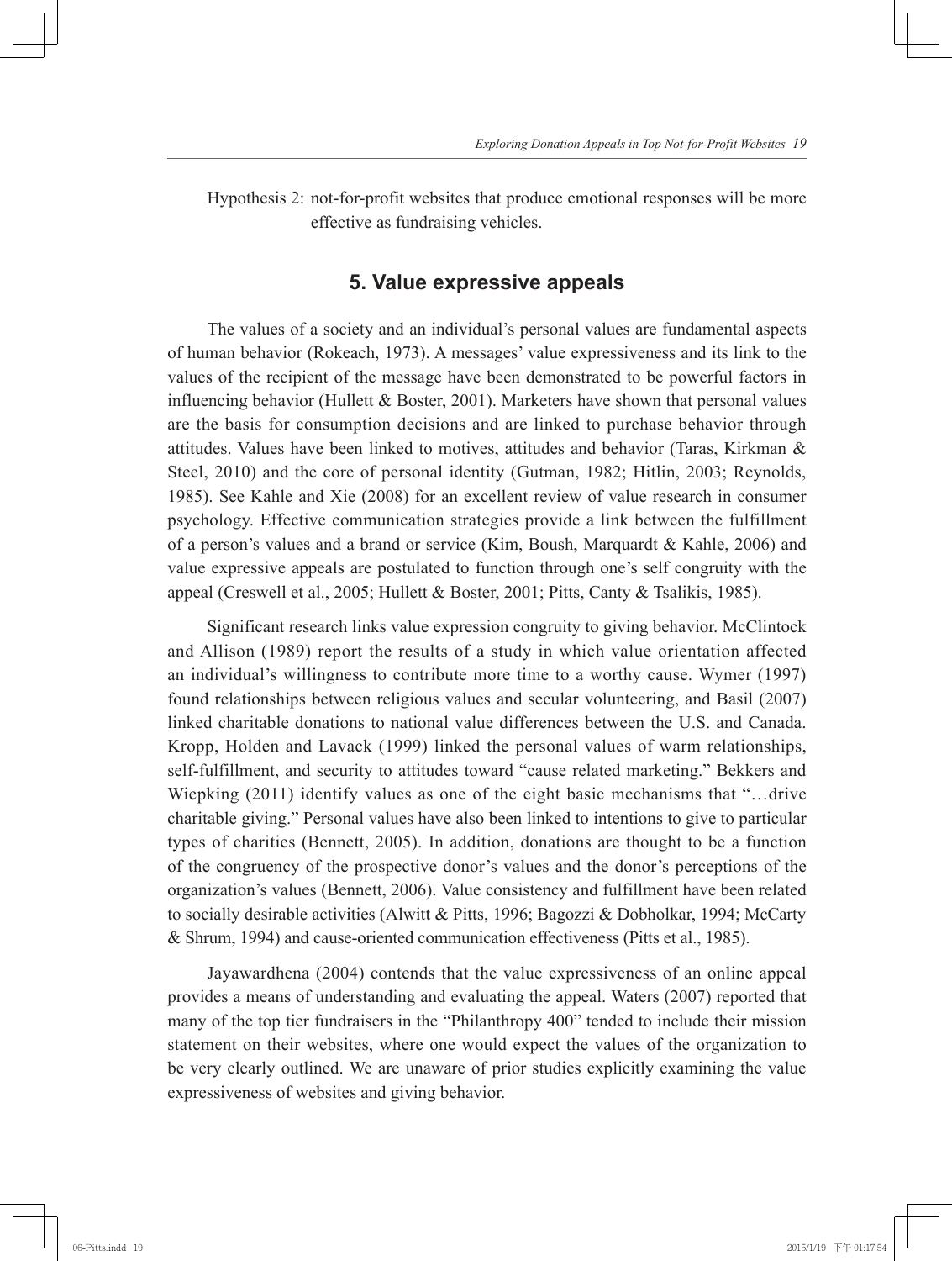Hypothesis 3: not-for-profit websites with value representation generating a perception of value consistency and fulfillment will be more effective as fundraising vehicles.

In addition there is evidence that the three constructs are interrelated. Laverie, Kleine and Kleine (1993) contend that value expressive messages may function through the activation of emotion and values and emotions may be linked and simultaneously engaged in consumption experiences.

Hypothesis 4: relational elements of not-for-profit websites will be correlated with emotion and value perceptions.

# **6. The current study**

In the following study, the hypotheses are tested via examination of 47 of the top fundraising websites in the U.S. We first examine the sites for effects which could be associated with the not-for-profit's basic mission and for a measure of familiarity. We examine the home page of each site for active solicitation (appeals to donate). Measures of the relational characteristics indicated by Sargeant et al. (2007) and the presence of emotional and value expressive appeals are developed. The previously identified hypotheses are used as the basis for examination of the constructs and fundraising performance. Finally relationships between the model constructs are examined.

# **7. Data for the study**

The 47 non-educational not-for-profits based in the United States raising the most funds from their website formed the basis for our study. Performance data (fundraising and online fundraising) was obtained from the Blackbaud Index of Charitable Giving (see Appendix for complete list of the not-for profits and descriptive data above for each). The Blackbaud data included the top 100 revenue producing sites from which we purposely excluded university and college sites to arrive at the 47 studied. Preexisting affiliation with the institution was seen as a prime motivator to give to the university and college group, distinguishing these along a significant dimension from other not-for-profits that could not be captured in our studies. These top sites, while only 47 in number, provide a broad range of fundraising in both dollar amount and year-to-year change. The top two sites (both of whose main focus was disaster giving) raised \$360 and \$189 million respectively while the next site (a peer to peer site) raised \$79 million online. The amount raised online declines dramatically below the top several sites. The 21st site raised only \$9.9 million and the 47th most productive not-for-profit site explored raised only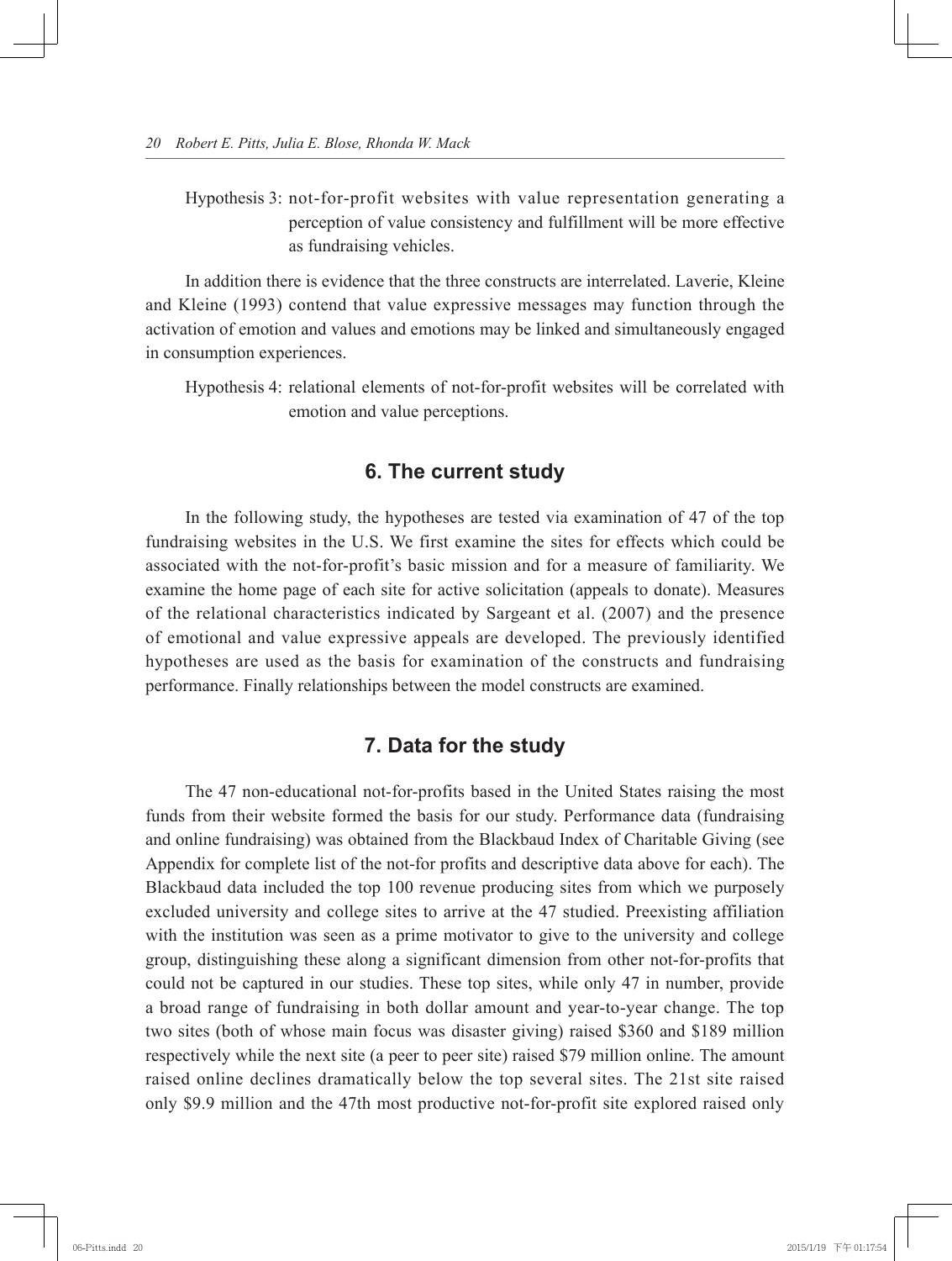\$3 million dollars online. The home page (or key appeal page) of each of the websites examined in the study was downloaded for analysis. All but six of the not-for-profits made an appeal (at minimum a donate button/link) on the home page. These six charities made solicitations one level down from the homepage and were evaluated there (Lincoln Center, Metropolitan Museum of Art, MFA Boston, National Cancer Coalition, New York Public Library and World Vision). The selected pages were converted into text files for several of the analyses. These text files were examined with the CatPac (Woelfel & Stoyanoff, 1993) procedure to determine word usage trends in the websites. CatPac is a neural networkbased computer analysis system for qualitative analysis of text (Woelfel & Stoyanoff, 1993). The procedure identifies the frequency of words used in text as well as association between words that appear next to each other in the text.

The evaluative attributes (relational constructs, appeals, emotional and value expressive content) of each site were judged by a panel of 25 graduate students in a Masters of Business Administration program at a midsized university in the southern part of the United States. The panel members are representative of a fast growing segment of potential online givers (Switzer, 2012) and were active users of the internet and online retail sites. Panel member ages ranged from 22 to 33 with 17 males and 8 females. Participants viewed each of the 47 not-for-profit's web page for 60 seconds and responded to a series of questions for each of the study components. A measure of the panel members' "familiarity" with each not-for-profit was also collected.

We measured perceptions of each site's success as a relationship developing medium by adapting the "Relational Constructs" identified by Sargeant et al. (2007). "Relational Constructs" that were applicable to direct observation of the website -- accessibility, case for support, accountability, education, empowerment and interaction were examined. Mean ratings for each of the 6 constructs were derived from the individual panel members' evaluative scores for each of the not-for-profits studied.

We measured the affective component of emotion produced by each of the 47 notfor-profits in the study using the Positive and Negative Affect Scale -- PANAS (Watson, Clark & Tellegen, 1988). The PANAS scale is widely applied in the consumer behavior literature (Cohen et al., 2008) as a means of measuring positive and negative valence and intensity. Likert scales of ten positive terms (active, alert, attentive, determined, enthusiastic, excited, inspired, interested, proud and strong) and ten negative terms (afraid, ashamed, distressed, guilty, hostile, irritable, jittery, nervous, scared and upset) were scored from 1 to 5 and summed to obtain overall measures of a subject's affective response to a site. The average of each of these affect item scores from the members of the panel provided data for examination. The raters' perceptions of the values reflected in each site were ascertained using Kahle's (1983) List of Values (LOV) comprised of nine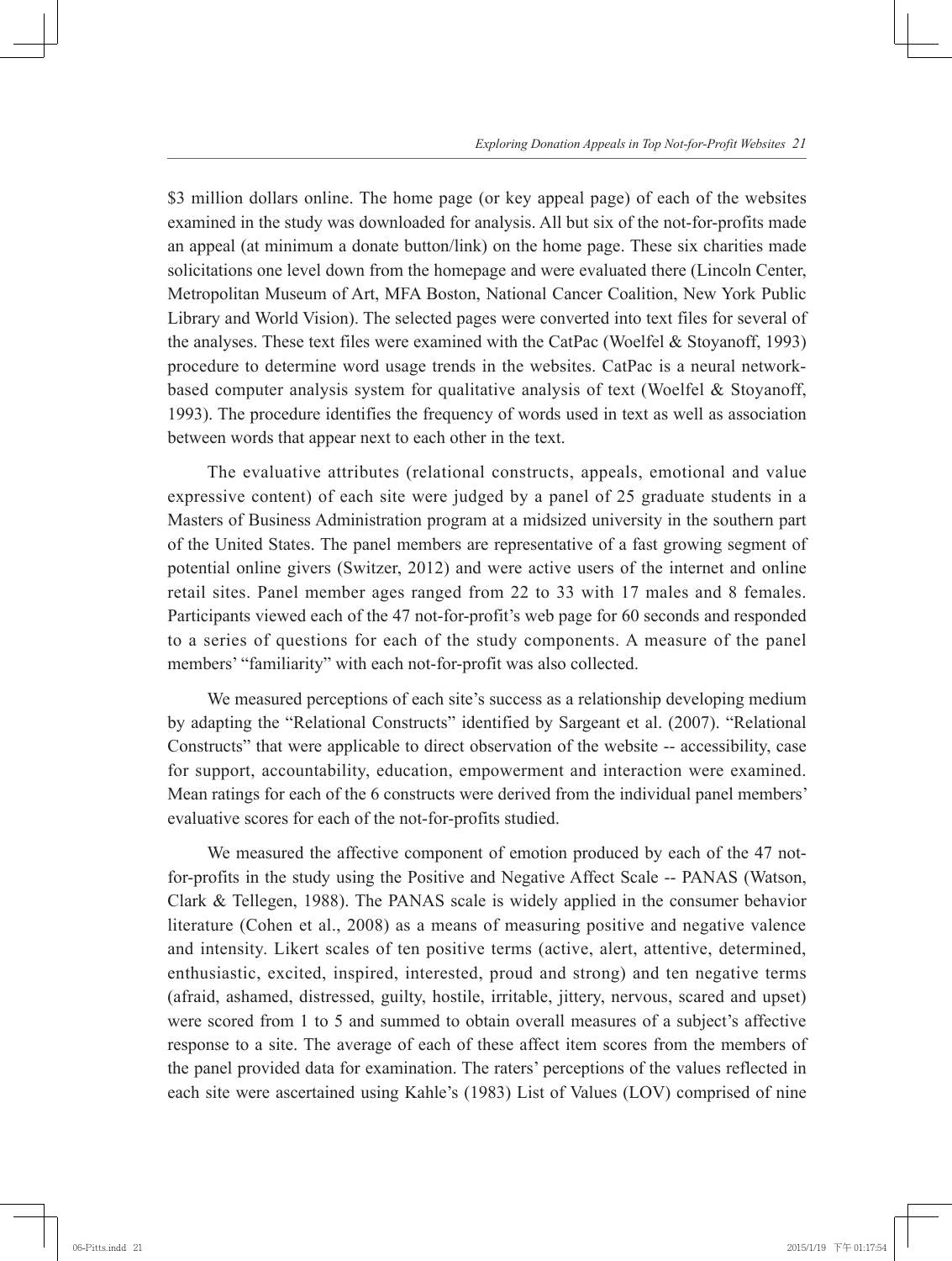value items that are rated on a scale from 1 to 5 (with 1 representing "Not at all" and 5 representing "A lot").

# **8. Results**

#### *8.1 Website Characteristics*

The not-for-profits analyzed were categorized as having a focus on Annual Giving, Disaster Giving or Peer-to-Peer (Blackbaud, 2011b). Means for online giving, change from the previous year, total giving and the ratio of online to total giving are shown by main focus in Table 1.

The majority of not-for-profits included in the study either focus on annual giving  $(n = 20)$  or disaster giving  $(n = 19)$ . The average amount of total funds raised online by organizations focused on annual giving (approximately \$4 million) was much lower than that for organizations focused on disaster giving or peer to peer giving (\$42 million and \$30 million, respectively). On average, however, online donations represent four percent of the funds raised by organizations focused on annual giving, six percent of the funds raised by organizations focused on disaster giving and almost twenty percent of funds raised by peer to peer giving-focused organizations. All three types of organizations saw an increase in online giving from the previous year, with disaster giving-focused organizations seeing the most substantial increase. There was no (statistical) difference in the level of rater familiarity across the focus classifications.

| <b>TWEE THE TERM IS THE TERM IS THE TERM IS THE TERM IS THE TERM IS THE TERM IS THE TERM IS THE TERM IS THE TERM IS THE TERM IS THE TERM IS THE TERM IS THE TERM IS THE TERM IS THE TERM IS THE TERM IS THE TERM IS THE TERM I</b> |    |                                                     |                                            |                                                  |                          |                             |
|------------------------------------------------------------------------------------------------------------------------------------------------------------------------------------------------------------------------------------|----|-----------------------------------------------------|--------------------------------------------|--------------------------------------------------|--------------------------|-----------------------------|
| <b>Main</b><br><b>Focus</b>                                                                                                                                                                                                        | N  | <b>Mean Online</b><br><b>Donation</b><br>(Millions) | <b>Year to Year</b><br>Change<br>(Percent) | <b>Mean Yearly</b><br><b>Total</b><br>(Millions) | <b>Percent</b><br>Online | Rater<br><b>Familiarity</b> |
| Annual<br>Giving                                                                                                                                                                                                                   | 23 | \$4.1                                               | 0.20                                       | \$1,110                                          | $4\%$                    | 1.833                       |
| Disaster<br>Giving                                                                                                                                                                                                                 | 19 | \$42.9                                              | 2 2 9                                      | \$3,490                                          | $7\%$                    | 2.128                       |
| P <sub>2</sub> P<br>Giving                                                                                                                                                                                                         | 8  | \$30.9                                              | 0.13                                       | \$1,480                                          | 20%                      | 2.035                       |
| Overall                                                                                                                                                                                                                            |    | \$24.3                                              | 1.1                                        | \$2,120                                          | 8%                       | 1.968                       |

**Table 1** Giving Performance Figures and Familiarity Level (Means)

Note: Rater familiarity was evaluated from "not familiar" to very familiar on a 1 to 5 scale.

Significance of differences for rater familiarity with the not-for-profit by focus was  $f =$ .523 N.S.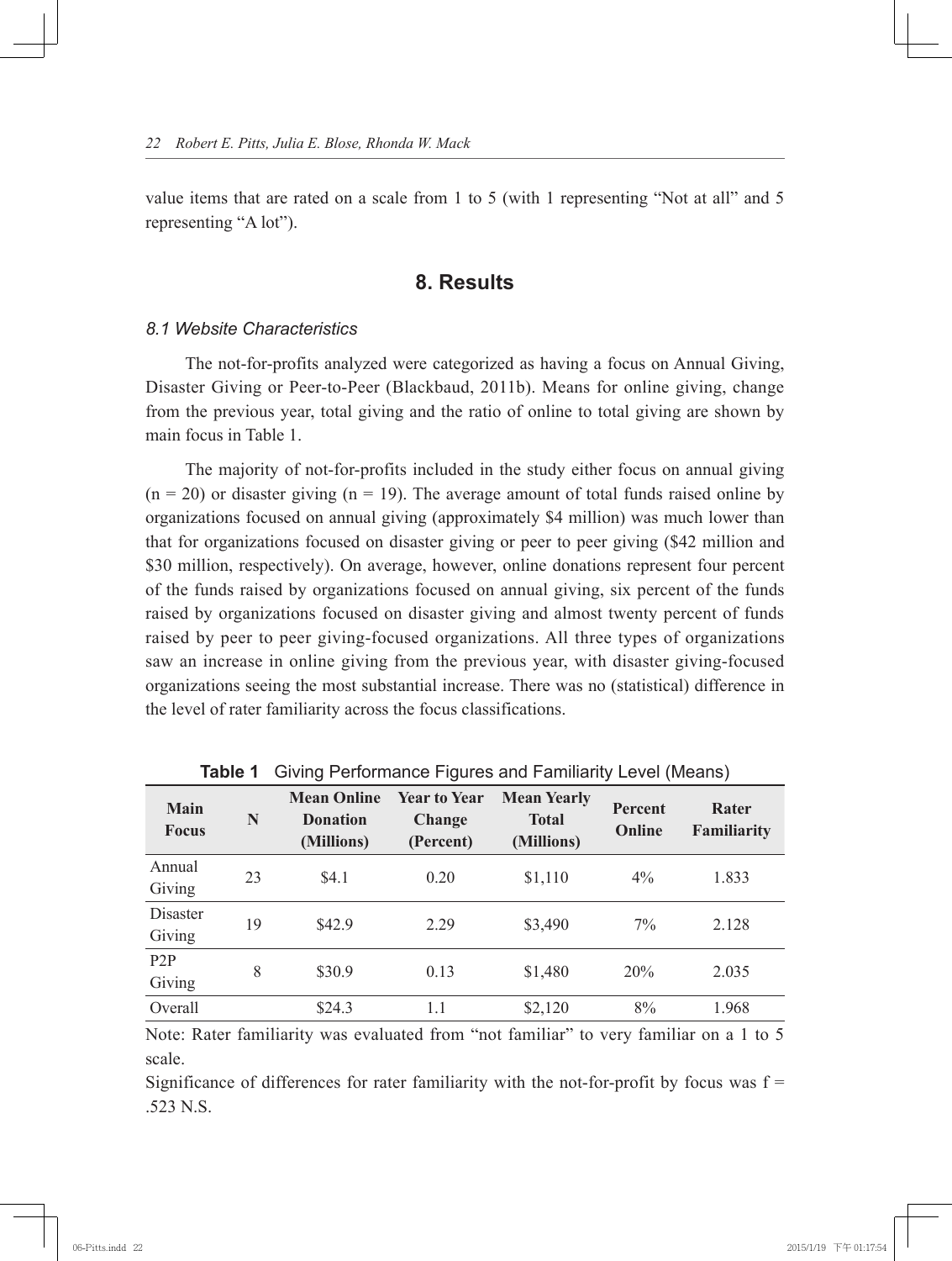To evaluate active appeals directly we looked for actual words or phrases in the text of the sites that would direct action to donate and the presence of a donate "button." Fortyone of the sites had a "donate button" on the landing page of the website. We applied the CATPAC system described earlier to examine the website texts for the occurrence of directional and power words that specifically direct action. We were unable to identify any systematic pattern of consistent usage of directional or power words in the text of the 47 home pages analyzed. Thus, it appears that the donate button is the direct appeal of choice for the sites examined.

#### *8.2 Site relationship development*

The sites in the study were rated highest on the elements of Accessibility, Education and Accountability (Table 2). In general the sites were rated lower on Empowerment and Case for Support.

Pearson product correlations were computed between the scores for the six measures, familiarity and the fundraising variables as shown in Table 2. Interaction and Empowerment were significantly correlated with the panel members' "familiarity" with the not-for-profit. The absolute dollar amount of the not-for-profits' "online donations" was correlated ( $p < .05$ ) with Interaction and Empowerment. That is, those not-forprofit sites exhibiting higher levels of Interaction and Empowerment had more "online donations". No other significant relationships between the remaining relational constructs and online donations were observed. Similarly, no significant relationships were observed between the relational constructs and "year to year change" or "percentage online." Thus, we found only limited support for our first hypothesis.

#### *8.3 Emotion*

To explore Hypothesis 2, we first looked for the systematic use of key emotional words using CATPAC for analysis of the website texts and found none. We next examined

| <b>Performance Factors</b><br><b>Correlations (Significance Levels in Parentheses)</b> |      |                           |                               |                      |                    |  |
|----------------------------------------------------------------------------------------|------|---------------------------|-------------------------------|----------------------|--------------------|--|
| <b>Construct</b>                                                                       | Mean | Online<br><b>Donation</b> | <b>Year to Year</b><br>Change | Percentage<br>Online | <b>Familiarity</b> |  |
| Accessibility                                                                          | 4.56 | .073                      | .177                          | .133                 | .269               |  |
| Case for Support                                                                       | 3.51 | .007                      | .266                          | .116                 | .132               |  |
| Accountability                                                                         | 4.01 | $-146$                    | .122                          | .004                 | .283(.054)         |  |
| Interaction                                                                            | 3.86 | .358(.013)                | .148                          | .226                 | .396(.006)         |  |
| Education                                                                              | 4.18 | .153                      | .202                          | .275                 | .199               |  |
| Empowerment                                                                            | 3.26 | .336(.021)                | .213                          | .171                 | .364(.012)         |  |

**Table 2** Relational Construct Means and Correlations with Performance and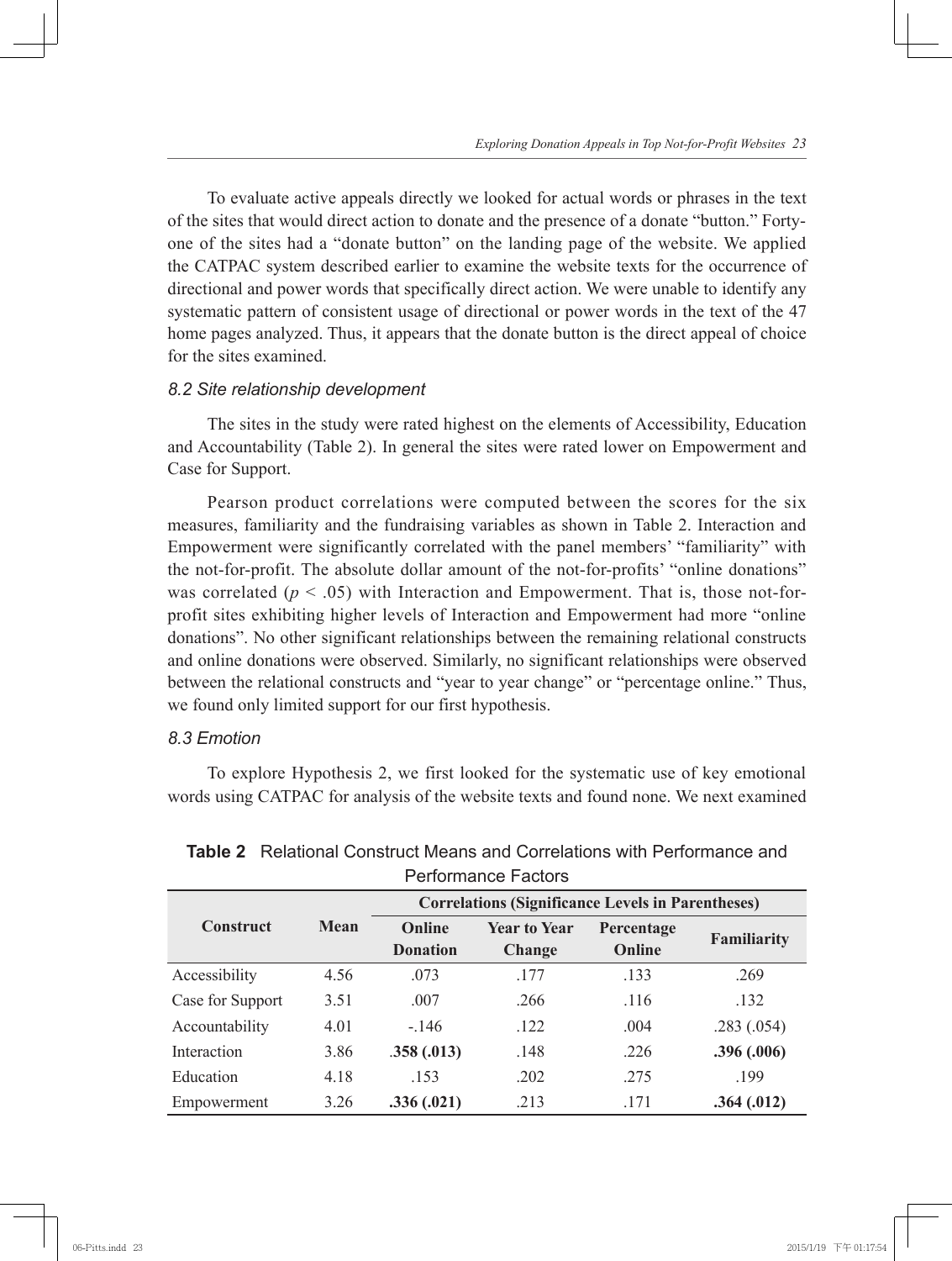perceptions of emotional content of the websites from the responses to the PANAS scale as evaluated by the panel members. Mean affective responses (the means of the positive and negative PANAS scores) are shown in Table 3 for the not-for-profit focus areas. Statistically significant differences were observed in the negative affective reactions among subjects across the three types of organizations with average negative affect highest for disaster-focused websites.

Correlations of website performance descriptors (total, change from previous year, and online giving with the positive and negative affect) are shown in Table 4. Positive affect is significantly correlated with online donations. Negative affect is significantly correlated with change from previous year amounts raised. Total donations are correlated with both positive and negative affective reactions. Thus, Hypothesis 2 was supported by

| III WEDSITES            |                                  |                                  |                                                        |                      |  |
|-------------------------|----------------------------------|----------------------------------|--------------------------------------------------------|----------------------|--|
|                         | <b>Emotion (PANAS)</b>           |                                  | <b>List of Value Factors</b>                           |                      |  |
| <b>Main Focus</b>       | <b>Positive</b><br><b>Affect</b> | <b>Negative</b><br><b>Affect</b> | $F1 - Accomplishment$ $F2 - Excitement$ &<br>& Respect | <b>Relationships</b> |  |
| <b>Annual Giving</b>    | 19.082                           | 12.906                           | $-.268$                                                | .181                 |  |
| Disaster Giving         | 20.352                           | 13.941                           | .524                                                   | $-.020$              |  |
| P <sub>2</sub> P Giving | 17.185                           | 12.615                           | $-.574$                                                | $-.405$              |  |
| <b>ANOVAF</b>           | 3.214                            | 4.299                            | 5.556                                                  | .986                 |  |
| Significance            | .050                             | .020                             | .007                                                   | .381                 |  |

**Table 3** Means-Emotion (Affective) Responses and Perceived Values Reflected in Websites

|  |  |  |  | <b>Table 4</b> Correlations of Emotion and Values with Performance and Familiarity |  |
|--|--|--|--|------------------------------------------------------------------------------------|--|
|--|--|--|--|------------------------------------------------------------------------------------|--|

|                     | <b>Affect</b>                   |                                 | <b>Values</b>                                |                                              |  |
|---------------------|---------------------------------|---------------------------------|----------------------------------------------|----------------------------------------------|--|
|                     | <b>PANAS</b><br><b>Positive</b> | <b>PANAS</b><br><b>Negative</b> | $F1 -$<br>Accomplishment &<br><b>Respect</b> | $F2 - Excitement \&$<br><b>Relationships</b> |  |
| Online              | .324                            | $-.075$                         | .378                                         | .083                                         |  |
|                     | (.026)                          | (.616)                          | (.009)                                       | (.578)                                       |  |
|                     | .157                            | .322                            | .379                                         | $-124$                                       |  |
| Year to Year Change | (.304)                          | (.031)                          | (.010)                                       | (.419)                                       |  |
|                     | .394                            | .390                            | .471                                         | $-.005$                                      |  |
| Total               | (.019)                          | (.020)                          | (.004)                                       | (.976)                                       |  |
|                     | $-.044$                         | .002                            | .019                                         | $-139$                                       |  |
| Ratio               | (.801)                          | (.993)                          | (.912)                                       | (.427)                                       |  |

Note. Correlations and (significance).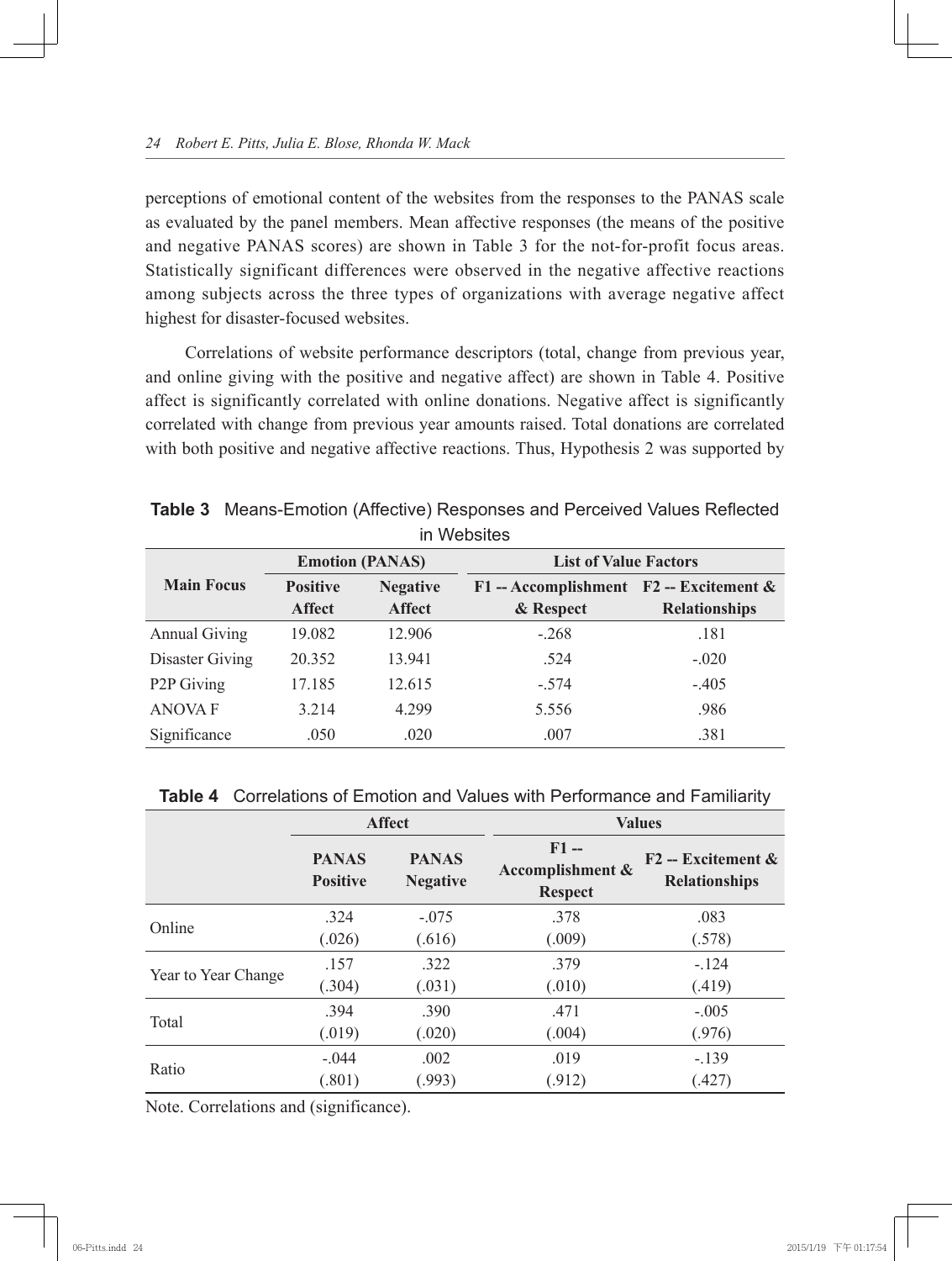evidence linking emotional responses to websites effectiveness as fundraising vehicles.

#### *8.4 Values*

We first explore Hypothesis 3 by examining the site texts for value expressive words. Bardi, Calogero and Mullen's (2008) lexicon of value expressive words was used to provide the set of words used in a search of each site with the CATPAC procedure. This methodology identifies three indicants for each of ten value constructs used as search seeds for the CATPAC analysis. The 30 words capture the value constructs found in Schwartz's (Schwartz, 1992; Schwartz & Bardi, 2002) widely regarded typology of values. We were unable to find any of the value lexicon indicators in the text of the 47 websites studied.

We next examined perceptions of the values expressed in the sites using the LOV scale data applying factor analysis to reduce the nine LOV items (Beatty, Kahle & Homer, 1991; Homer & Kahle, 1988; Kahle & Kennedy, 1989; Shim & Eastlick, 1998). Principle component analysis using a Varimax rotation converged in three iterations and explained 85 percent of the variation in the data with a two-dimensional solution. One factor is comprised of internally-oriented values and the other made up of externallyoriented values. Security, self-respect, being well respected, self-fulfillment and a sense of accomplishment make up the first dimension while fun and enjoyment in life, excitement, warm relationships with others and sense of belonging load on the second.

We found strong support for Hypothesis 3. Value perceptions (for the two sets of values, internal versus external) were computed and compared across the three focus categories (annual, disaster and p2p) as shown in Table 3. The extent to which subjects perceived sites as reflecting internally-focused values varied across the three types of not-for-profits with disaster-giving the strongest. Finally, the extent to which subjects perceived sites as exhibiting themes related to internally-oriented values is correlated with all three measures of fundraising (Table 4).

#### *8.5 Relationship between relational factors, emotion and value expression*

Finally, we turned our attention to Hypothesis 4 and the relationships between the Relational Elements examined earlier, PANAS affect measures and the LOV value factors. Pearson product moment correlations between the Relational Element evaluations from the first study and the affect and value scores are shown in Table 5. Perception of the internal-value orientation of the sites was correlated with the accessibility rating of the site as well as the empowerment level of the site. Similarly, positive affect was significantly correlated with empowerment and interaction, while negative affect was correlated with the case for support dimension.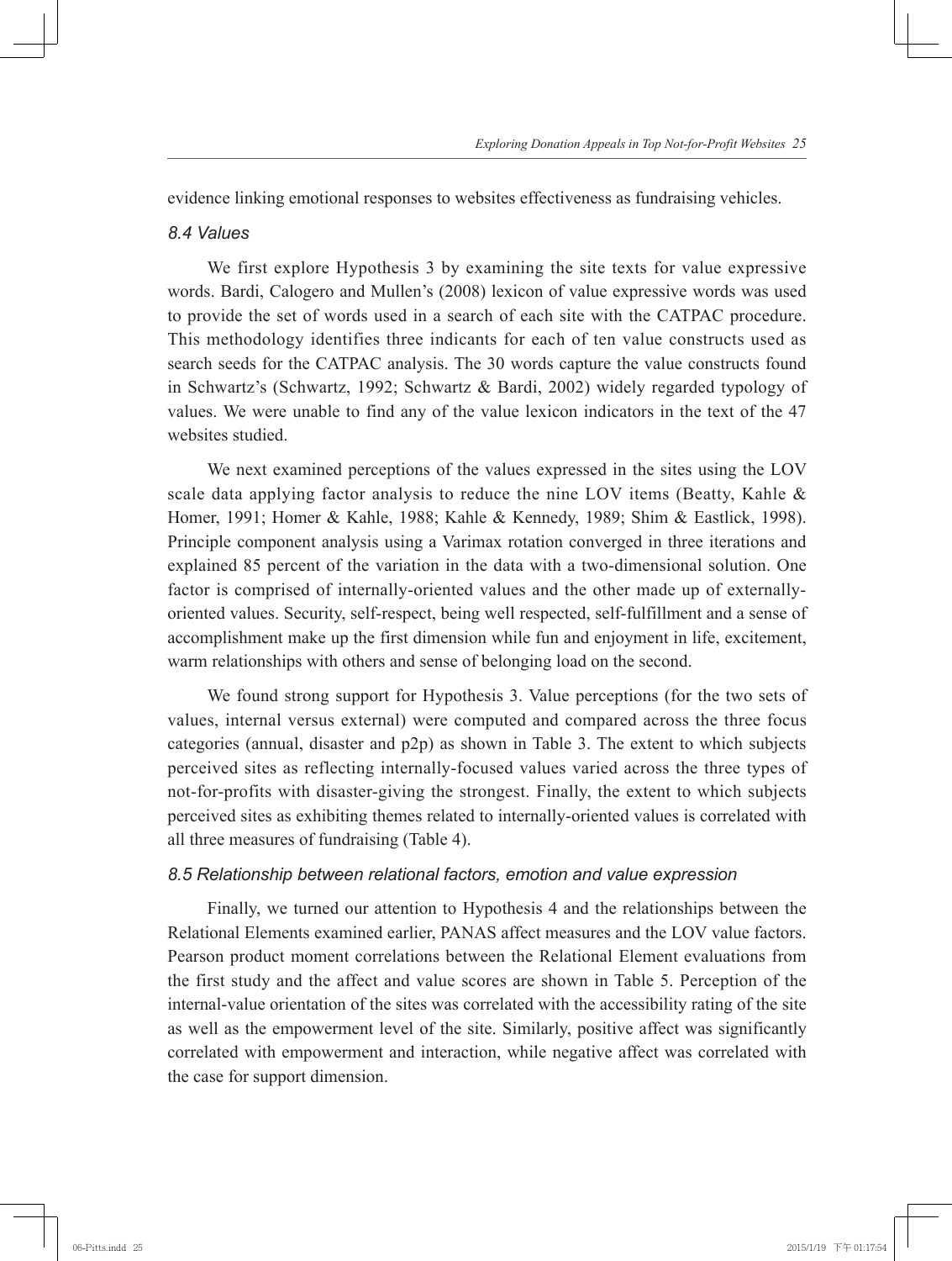| <b>Laple 5</b><br>Relational Elements, Allect and Values |               |          |                               |                                 |  |
|----------------------------------------------------------|---------------|----------|-------------------------------|---------------------------------|--|
| <b>Structural</b><br>Characteristic                      | <b>Affect</b> |          | <b>Values</b>                 |                                 |  |
|                                                          | Positive      | Negative | Accomplishment and<br>Respect | Excitement and<br>Relationships |  |
| Accessibility                                            | .264          | .129     | .318                          | .190                            |  |
|                                                          | (.073)        | (.386)   | (.029)                        | (.201)                          |  |
| Empowerment                                              | .411          | .256     | .326                          | .173                            |  |
|                                                          | (.004)        | (.082)   | (.025)                        | (.245)                          |  |
| Case for support                                         | .099          | .370     | .167                          | $-.006$                         |  |
|                                                          | (.508)        | (.010)   | (.262)                        | (.969)                          |  |
| Accountability                                           | .118          | .051     | .164                          | .042                            |  |
|                                                          | (.429)        | (.735)   | (.271)                        | (.782)                          |  |
| Interaction                                              | .378          | .035     | .247                          | .240                            |  |
|                                                          | (.009)        | (816)    | (.094)                        | (.105)                          |  |
| Education                                                | .101          | .013     | .141                          | .070                            |  |
|                                                          | (.499)        | (.929)   | (.345)                        | (.641)                          |  |

#### *26 Robert E. Pitts, Julia E. Blose, Rhonda W. Mack*

**Table 5** Relational Elements, Affect and Values

Note. Correlations and (significance).

### **9. Discussion**

The current study provides evidence of the message tools being employed by successful not-for-profit websites and examines the tools of relationship building, emotion and value expression. Overall, our results are consistent with studies indicating that, while growing, online giving still represents a relatively small revenue component for even the largest and most successful not-for-profits (Table 6). Further, the results indicate that the sites studied were not using strong, direct appeals for donations beyond the donate button. Our examination of each website's text found that even the most productive websites are still basically used to collect donations. The sites neither use message text to actively solicit donations nor try to appeal to donors using value-rich terminology. Our study of the sites, however, provides evidence of the effectiveness of relationship building and that emotion- and values-congruency links to donation are part of site effectiveness.

In support of Hypothesis 1, the examination of perceptions of the sites relationship building attributes indicated that sites with the greatest absolute dollar donations online were perceived as being more interactive and empowering. These results are in concert with pronouncements from marketing and human-computer interface researchers who have examined the factors which affect website performance as an active "sales" vehicle.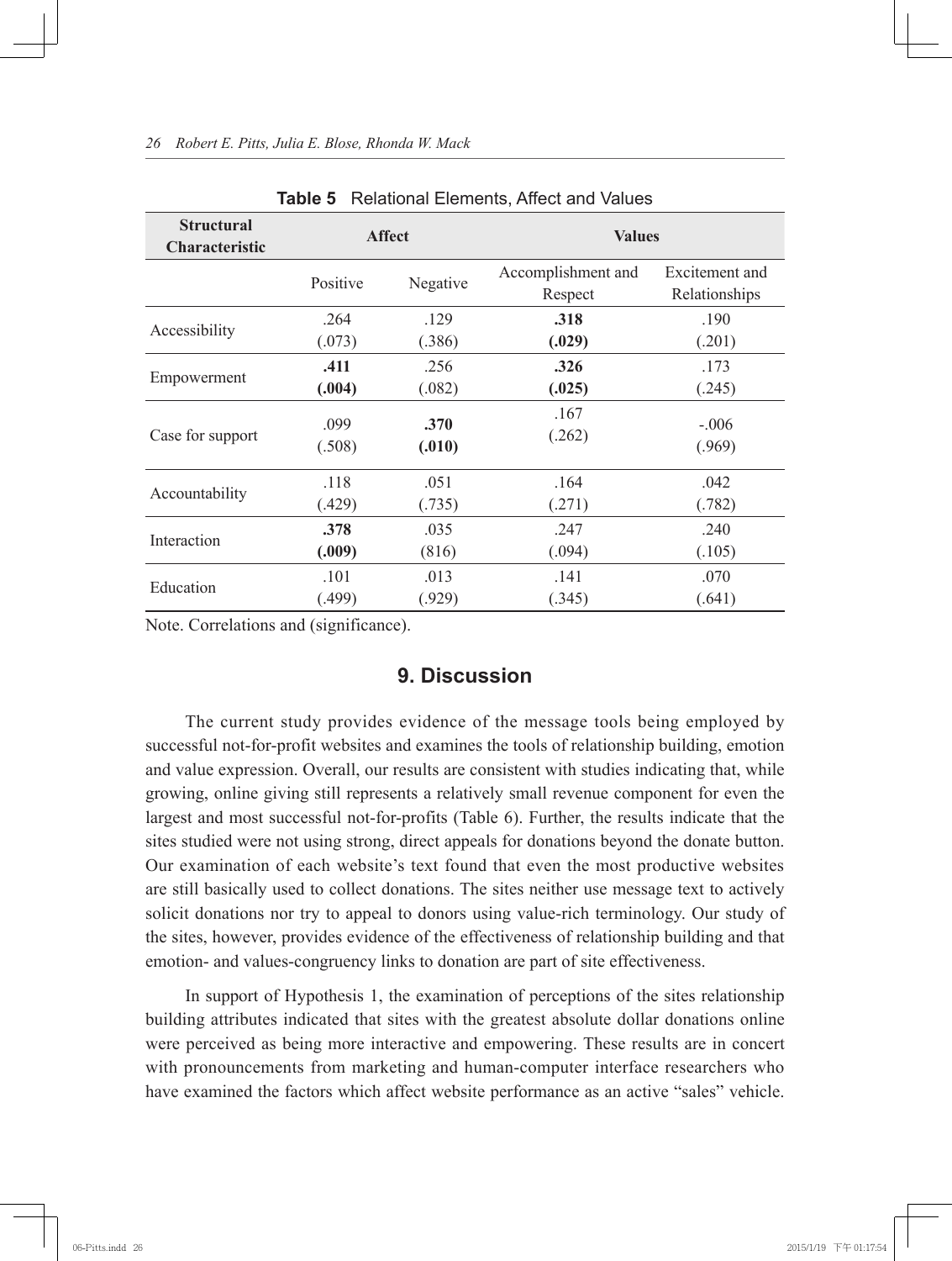| <b>Hypotheses</b>                                                             | <b>Result</b>       |
|-------------------------------------------------------------------------------|---------------------|
| H1: Relationship building $\rightarrow$ donations                             | Partially supported |
| H2: Emotional response $\rightarrow$ fundraising effectiveness                | Supported           |
| H3: Value consistency and fulfillment $\rightarrow$ fundraising effectiveness | Supported           |
| H4: Relational elements operate with values and emotions                      | Supported           |

**Table 6** Hypotheses Testing Results

Web aesthetics, visual clarity and creative interest capturing content have been identified as improving response (Lavie & Tractinsky, 2004; Tractinsky & Lowengart, 2007). Basso and Goldberg (2001) found that real time interactivity increased website visitor perceptions of friendliness and trustworthiness and van der Heijden (2003) reported that use of a web portal was related to ease-of-use, usefulness, enjoyment and visual attractiveness.

However, our support for Hypothesis 1 is somewhat limited as no significant relationships were observed between the relational constructs and "year to year change" or "percentage online." Further, interaction and empowerment were significantly correlated with the panel members' "familiarity" with the not-for-profit. Overall, our results are similar to those of Sargeant, West and Jay's (2007) study of UK websites which were found to be generally good at providing information about the cause and making it easy to offer a donation, but performed less well on the remaining relational criteria. Like Sargeant et al. (2007) study, we found that the relational dimension "Case for Support" does not appear to be related to site performance. Sargeant et al. (2007) also reported similar findings and suggest that "…since individuals electing to visit a site must by definition be a priori interested in its content, it is not as necessary in the web context to overcome the barrier of disinterest with a strong appeal." The scores for "case for support," however, were among the lowest of the relational constructs examined. Thus, rather than not being an effective strategy, it may be that the strategy is so weakly applied that it is ineffective as currently used.

Our results support Hypotheses 2 and 3, suggesting that website performance is linked to the extent to which the sites induce an affective response in visitors as well as the extent to which internally-oriented values are reflected in a website's content. Although no evidence of specific terminology being used to appeal to consumers emerged, the overall evaluations of the not-for-profit websites elicited from panel participants provides evidence that the most successful of the top performing non-profit websites clearly convey emotion-inducing appeals as well as value-based appeals. Positive imagery and themes which produced affect were shown to be effective means by which not-for-profits can portray their efforts and garner support. Negative affective reactions were correlated with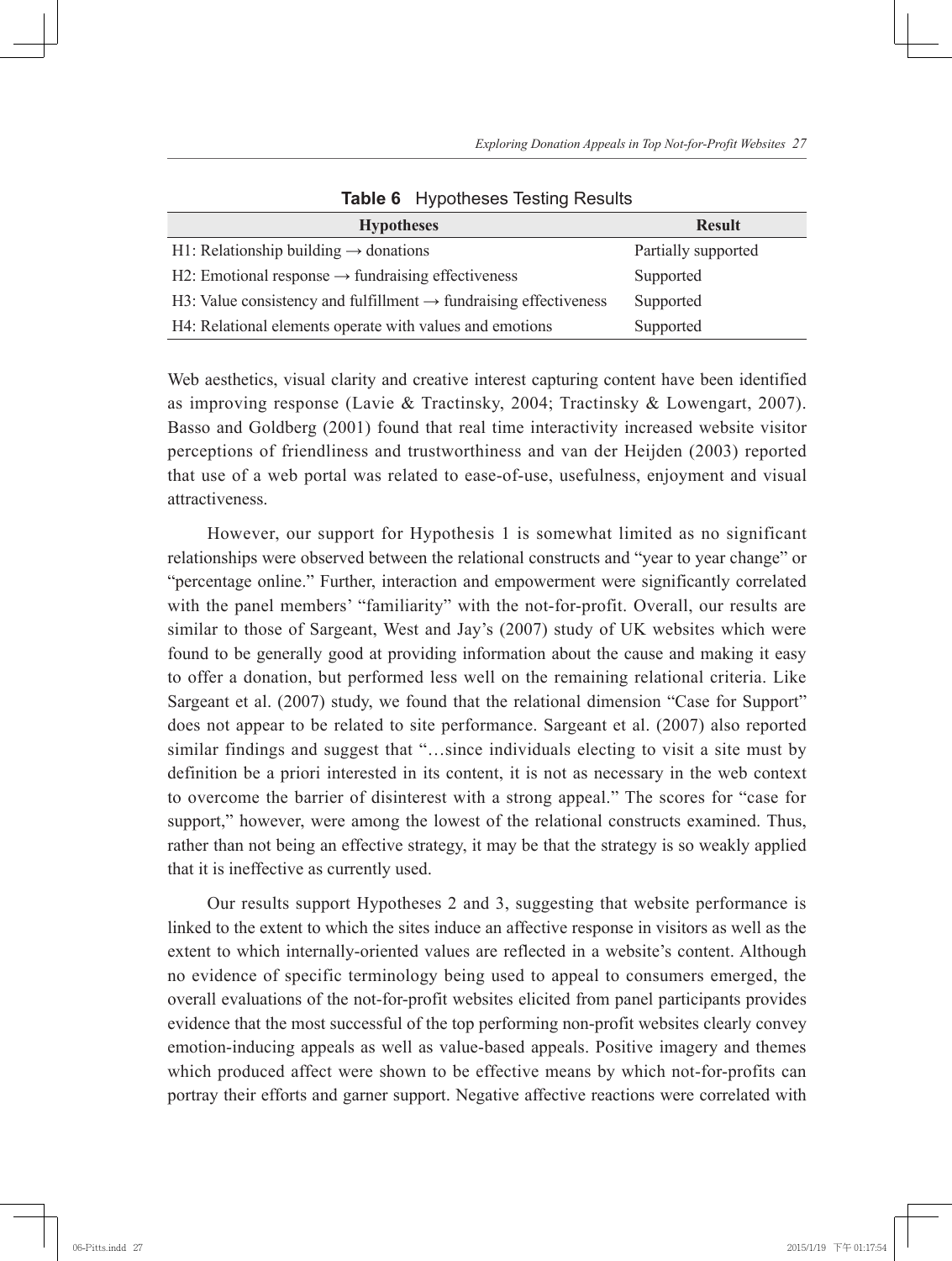year to year changes in amounts raised which is likely explained by the strong negative themes portrayed in disaster giving and the one-time, year-specific nature of these donations that can be tied to specific events. Also, in general, themes related to personal values that tend to reflect an internal focus (such as accomplishment and self-respect) were linked to greater site success.

Hypothesis 4 was also supported. Affective response among site visitors and their values (as they were perceived on the sites) were correlated with several of the structural elements. Empowering and Interactive sites apparently generate positive emotion while the Case for Support was linked to negative emotion. Apparently, Case-for-Support is being used as a negative message vehicle.

#### *9.1 Managerial implications*

E-commerce practitioners know that they must first drive potential consumers to the site and then engage them to make a sale. Our results, however, confirm the contention that not-for-profit websites are primarily used to collect donations rather than solicit them. Search engine usage makes it possible that a potential donor with just a basic interest in charities serving a particular purpose could land on a not-for-profit's homepage with little or no specific knowledge about that charity. Without consideration for this type of visitor to a page, significant fundraising opportunities are likely sacrificed. Even if the potential donor already has a predisposition to give, the site can be used to effect the size of the donation.

Although conventional not-for-profit wisdom provides little support for active solicitation, web-based solicitation may be the logical strategy for the future of fundraising. As Mummalaneni (2005) indicates, the use of the web reduces the cost of information search as well as the cost of transactions. Moreover, trends in the activities of young donors highlight the importance of website design on online giving indicating that technology is essential in establishing an actual relationship with young donors. A recent report on millennials (Switzer, 2012) indicates 65% of the respondents surveyed learned about a not-for-profit via its website. Young donors want to know how their money is used to make a tangible impact and they want to learn via the web (Berkshire, 2012). Sixty-five percent of the young adults studied indicated their preference for hearing about not-forprofits is through a website. Seventy percent of these respondents also indicated they had made online donations in 2011.

Two areas that call for improvement on not-for-profit websites are stronger integration of themes related to internally-oriented values and further development of the relationship building "case for support." While many visitors to a not-for-profit's site may already be familiar with the valuable work of the organization, many visitors may not. For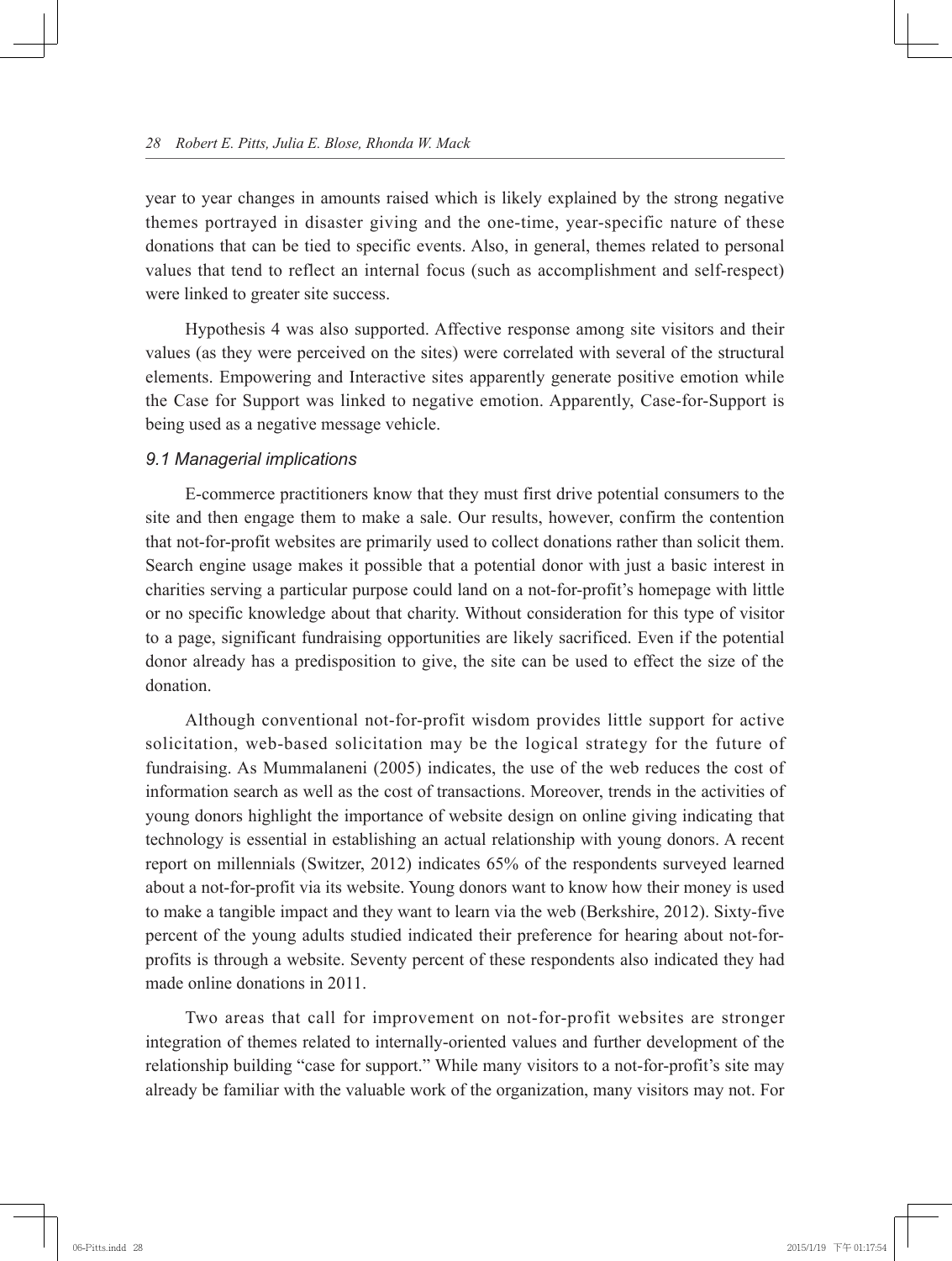those visitors, it would seem information provided to "make the case" or bring to light the important goals of the charity would be a critical factor in a not-for-profits' conversion rate of visitors to donors. More specifically, in this study, sites invoking negative affective reactions also rated higher in the extent to which they made a "case for support." This is likely driven by the strong, negative appeals made in disaster fundraising. Similarly, not-for-profits may want to consider incorporating value-rich terminology and themes into the design of their sites. The results of the current study are consistent with other research linking visitors' emotional responses to a site and subsequent desirable behaviors. Elements that induce emotional reactions (whether positive or negative) were directly correlated with donation totals for the year examined in the study. These results indicate that not-for-profits should adopt more aggressive website strategies. These strategies should include relationship building, emotional message content and value-rich content designed to convert a browser into a donor.

#### *9.2 Limitations and future research*

Our selection of the top 47 fundraising sites provided insight into those most likely to use effective marketing techniques; however, it limited the scope of the study and our ability to make comparisons across the entire range of not-for-profit organizations. Online giving varies widely by type and size of organization (Blackbaud, 2011b). Our results are representative of the top rather than average or weak performers.

In addition, examination of the website content (through CATPAC as well as by panel members) was limited to one webpage (the homepage or key landing page). We did not explore active media on the site which might exhibit value-rich or emotion-producing content throughout the site. Had sites been examined in their entirety and panel members been allowed to explore the sites on their own, additional or contrasting results may have been revealed.

Much of our data was drawn from site evaluations by a panel of well-educated millennials. Thus, our study's results are limited to the perceptions of this cohort of potential donors. While not fully representative of the potential online giving population, this group has been identified as a key target. Further, a panel approach was deemed necessary for the complex and time consuming data collection method utilized in the study.

Finally, since this study is purely observational (in no way causal), other key factors may contribute to the success of the organizations examined. For instance, panel members' familiarity was found to be correlated with performance of the sites along with several key relational constructs. This suggests there is a possibility that participants' pre-existing perceptions related to the not-for-profit may to some extent explain their evaluations and reactions to each of the sites. Further testing of an experimental nature would be necessary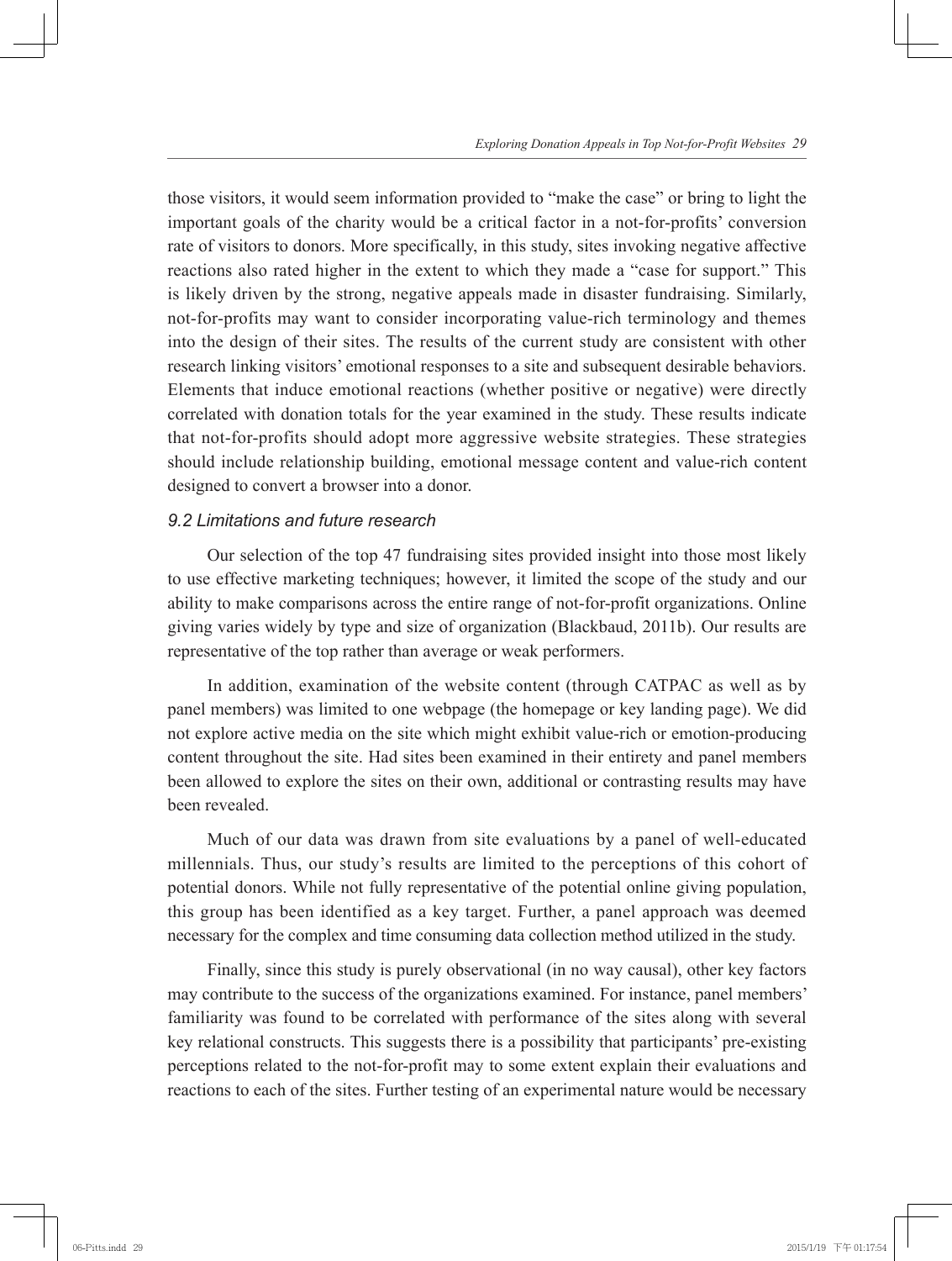to truly explore the effect of the emotion-inducing and value-rich themes in not-for-profit websites in order to more specifically discern their impact on donors' giving behavior.

## **References**

- Alwitt, L.F. and Pitts, R.E. (1996), 'Predicting purchase intentions for an environmentally sensitive product', *Journal of Consumer Psychology*, Vol. 5, No. 1, pp. 49-64.
- Amato, P.R. (1986), 'Emotional arousal and helping behavior in a real-life emergency', *Journal of Applied Social Psychology*, Vol. 16, No. 7, pp. 633-641.
- Bagozzi, R.P. and Dabholkar, P.A. (1994), 'Consumer recycling goals and their effect on decisions to recycle: a means-end chain analysis', *Psychology & Marketing*, Vol. 11, No. 4, pp. 313-340.
- Bagozzi, R.P. and Moore, D.M (1994), 'Public service advertisements: emotions and empathy guide prosocial behavior', *The Journal of Marketing*, Vol. 58, No. 1, pp. 56-70.
- Bardi, A., Calogero, R.M. and Mullen, B. (2008), 'A new archival approach to the study of values and value-behavior relations: validation of the value lexicon', *Journal of Applied Psychology*, Vol. 93, No. 3, pp. 483-497.
- Basil, D.Z. (2007) 'Charitable donations as a reflection of national values: an exploratory comparison of Canada and the United States', *Journal of Nonprofit & Public Sector Marketing*, Vol. 18, No. 1, pp. 1-19.
- Basso, A. and Goldberg, D. (2001), 'First impressions: emotional and cognitive factors underlying judgments of trust E-commerce', *Proceedings of the 3rd ACM Conference on Electronic Commerce*, Tampa, FL, pp. 137-143.
- Beatty, S.E., Kahle, L.R. and Homer, P. (1991), 'Personal values and gift giving behaviors: a study across cultures', *Journal of Business Research*, Vol. 22, No. 2, pp. 149-157.
- Bekkers, R. (2005), 'When and why matches are more effective subsidies than rebates', *Proceedings of the 33rd ARNOVA Annual Conference*, Washington, DC, pp. 17-20.
- Bekkers, R. and Wiepking, P. (2011), 'A literature review of empirical studies of philanthropy eight mechanisms that drive charitable giving', *Nonprofit and Voluntary Sector Quarterly*, Vol. 40, No. 5, pp. 924-973.
- Bendapudi, N., Singh, S. and Bendapudi, V. (1996), 'Enhancing helping behavior: an integrative framework for promotion planning', *The Journal of Marketing*, Vol. 60, No. 3, pp. 33-49.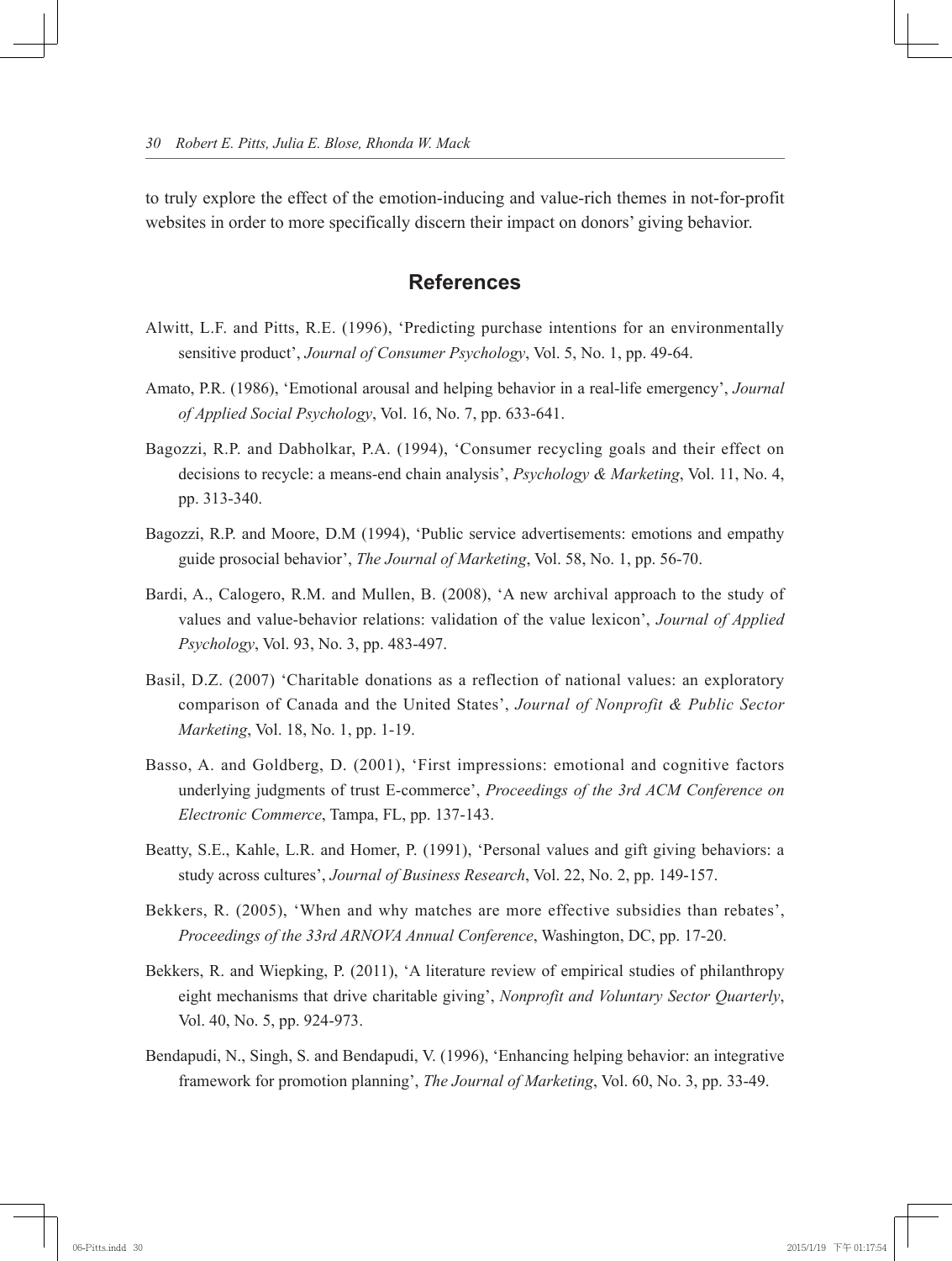- Bennett, R. (2005), 'Antecedents and consequences of website atmosphere in online charity fundraising situations', *Journal of Website Promotion*, Vol. 1, No. 1, pp. 131-152.
- Bennett, R. (2006), 'Factors underlying the inclination to donate to particular types of charity', *International Journal of Nonprofit and Voluntary Sector Marketing*, Vol. 8, No. 1, pp. 12- 29.
- Berkshire, J. C. (2012), 'Lots of well-educated young adults give -- but sums are small', *The Chronicle of Philanthropy*, Vol. 24, No. 14, pp. 17-19.
- Berlyne, D. (1960), *Conflict, Arousal, and Curiosit*, McGraw-Hill, New York, NY.
- Blackbaud. (2011a), '2011 state of the nonprofit industry survey', available at https://www. blackbaud.com/files/resources/downloads/research\_soni\_2011\_executiveoverview.pdf (accessed 9 February 2012).
- Blackbaud. (2011b), 'Blackbaud index of charitable giving', available at https://www.blackbaud. com/nonprofit-resources/blackbaud-index.aspx (accessed 9 February 2012).
- Breckler, S.J. and Wiggins, E.C. (1989), 'Affect versus evaluation in the structure of attitudes', *Journal of Experimental Social Psychology*, Vol. 25, No. 3, pp. 253-271.
- Brennan, L. and Brady, E. (1999), 'Relating to marketing? Why relationship marketing works for not-for-profit organisations', *International Journal of Nonprofit and Voluntary Sector Marketing*, Vol. 4, No. 4, pp. 327-337.
- Bryant, W.K., Jeon Slaughter, H., Kang, H. and Tax, A. (2003), 'Participating in philanthropic activities: donating money and time', *Journal of Consumer Policy*, Vol. 26, No. 1, pp. 43-73.
- Burnett, K. (2002). *Relationship Fundraising: A Donor-Based Approach to the Business of Raising Money*, 2nd ed., Jossey-Bass, San Francisco, CA.
- Burt, C.D. and Gibbons, S. (2011), 'The effects of donation button design on aid agency transactional trust', *International Journal of Nonprofit and Voluntary Sector Marketing*, Vol. 16, No. 2, pp. 183-194.
- Chang, C.T. and Lee, Y.K. (2009), 'Framing charity advertising: influences of message framing, image valence, and temporal framing on a charitable appeal', *Journal of Applied Social Psychology*, Vol. 39, No. 12, pp. 2910-2935.
- Cohen, J.B., Pham, M.T. and Andrade, E.B. (2008), 'The nature and role of affect in consumer behavior', in Curtis, P.H., Paul, H. and Kardes, F.R. (Eds.), *Handbook of Consumer Psychology*, Erlbaum, Mahwah, NJ, pp. 297-348.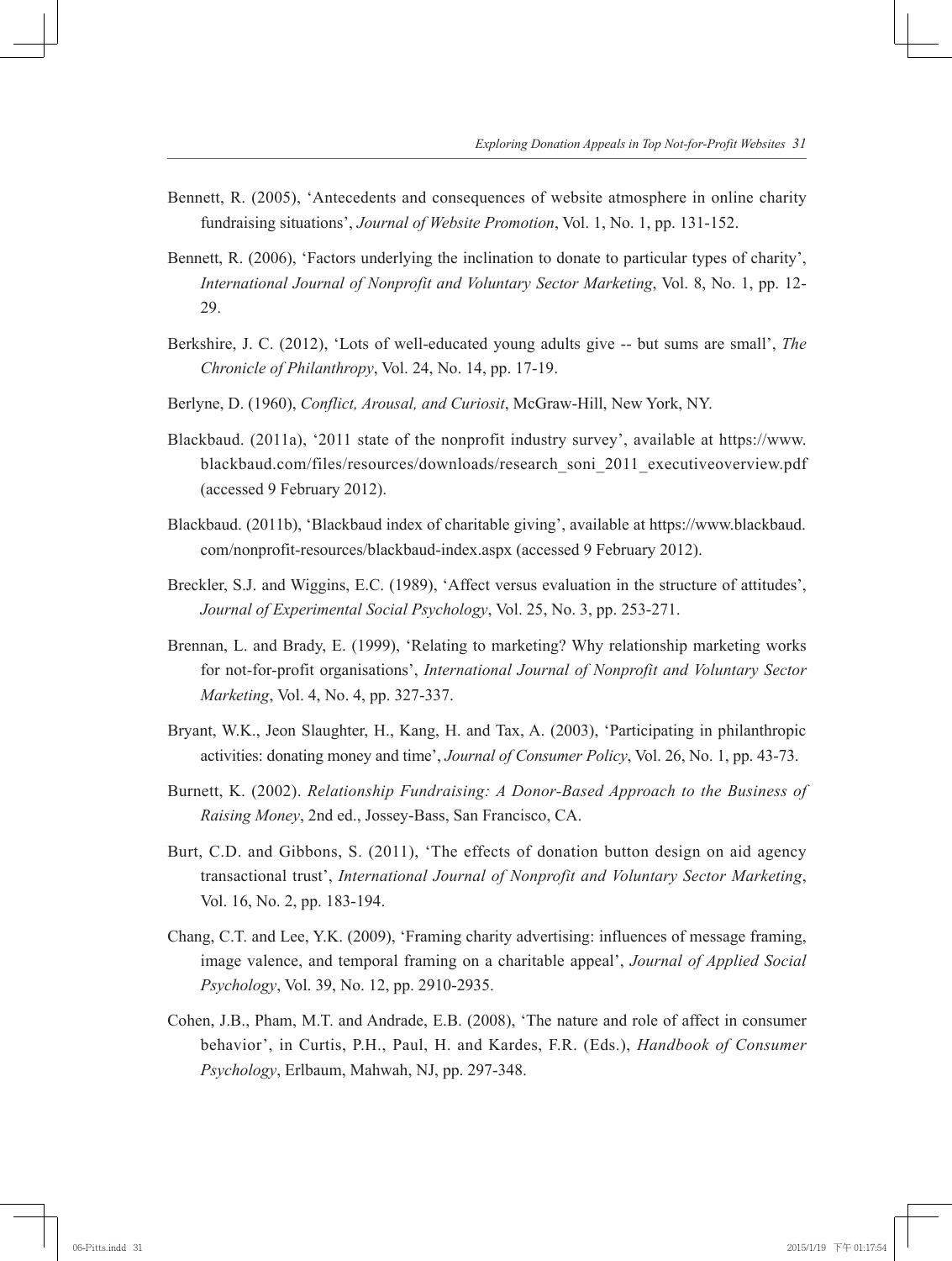- Creswell, J.D., Welch, W.T., Taylor, S.E., Sherman, D.K., Gruenewald, T.L. and Mann, T. (2005), 'Affirmation of personal values buffers neuroendocrine and psychological stress', *Psychological Science*, Vol. 16, No. 11, pp. 846-851.
- Deng, L. and Poole, M.S. (2010), 'Affect in web Interfaces: a study of the impacts of web page visual complexity and order', *MIS Urbana*, Vol. 34, No. 4, pp. 711-730.
- Desmet, P. and Feinberg, F.M. (2003), 'Ask and ye shall receive: the effect of the appeals scale on consumers' donation behavior', *Journal of Economic Psychology*, Vol. 24, No. 3, pp. 349-376.
- Diamond, W.D. and Gooding-Williams, S. (2002), 'Using advertising constructs and methods to understand direct mail fundraising appeals', *Nonprofit Management and Leadership*', Vol. 12, No. 3, pp. 225-242.
- Dickert, S., Sagara, N. and Slovic, P. (2011), 'Affective motivations to help others: a two-stage model of donation decisions', *Journal of Behavioral Decision Making*, Vol. 24, No. 4, pp. 361-376.
- Erevelles, S. (1998), 'The role of affect in marketing', *Journal of Business Research*, Vol. 42, No. 3, pp. 199-215.
- Eroglu, S.A., Machleit, K.A. and Davis, L.M. (2003), 'Empirical testing of a model of online store atmospherics and shopper responses', *Psychology & Marketing*, Vol. 20, No. 2, pp. 139-150.
- Farley, S.D. and Stasson, M.F. (2003), 'Relative influences of affect and cognition on behavior: are feelings or beliefs more related to blood donation intentions?', *Experimental Psychology*, Vol. 50, No. 1, pp. 55-62.
- Flandez, R. (2012), 'Giving shows healthy signs, but recovery is still uneven, survey finds', *The Chronicle of Philanthropy*, Vol. 24, No. 11, p. 9.
- Geissler, G., Zinkhan, G. and Watson, R. (2001), 'Web home page complexity and communication effectiveness', *Journal of Advertising for Information Systems*, Vol. 2, No. 1. available at http://aisel.aisnet.org/jais/vol2/iss1/2 (accessed 28 May 2013).
- Goatman, A.K. and Lewis, B.R. (2007), 'Charity E-evolution? An evaluation of the attitudes of UK charities toward website adoption and use', *International Journal of Nonprofit and Voluntary Marketing*, Vol. 12, No. 1, pp. 33-46.
- Gutman, J. (1982), 'A means-end chain model based on consumer categorization processes', *The Journal of Marketing*, Vol. 46, No. 2, pp. 60-72.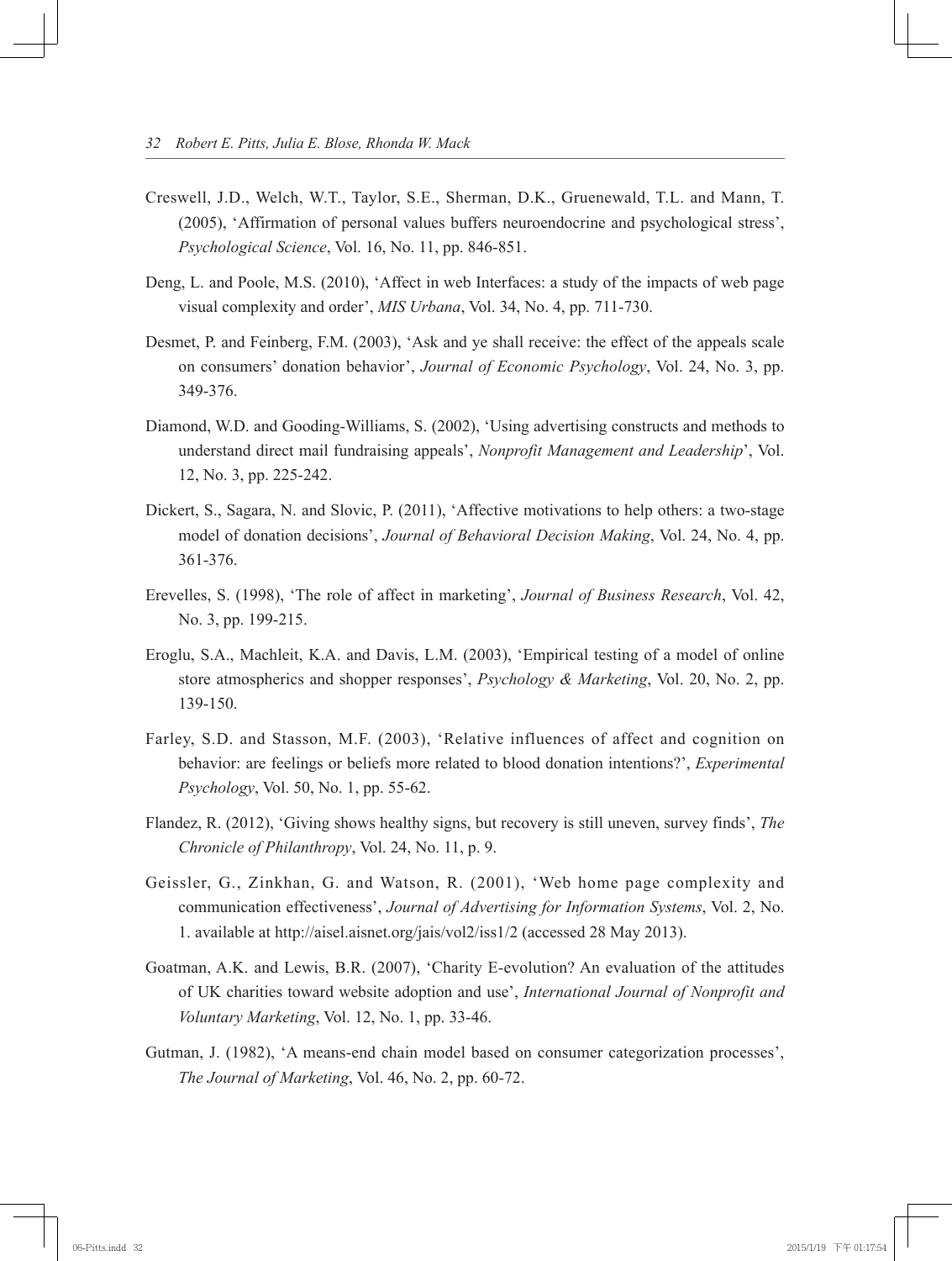- Hill, M.E., Hensel, P.J., Srivastava, T. and Williams, J. (2000), 'The conjoining influences of affect and arousal on attitude formation', *Research in Consumer Behavior*, Vol. 9, pp. 129-146.
- Hitdonate. (2002), 'A website design guide for online fundraisers', available at http://www. hitdonate.net (accessed 9 October 2012).
- Hitlin, S. (2003), 'Values as the core of personal identity: drawing links between two theories of self', *Social Psychology Quarterly*, Vol. 66, No. 2, pp. 118-137.
- Homer, P.M. and Kahle, L.R. (1988), 'A structural equation test of the value-attitude- behavior hierarchy', *Journal of Personality and Social Psychology*, Vol. 54, No. 4, pp. 638-646.
- Hullett, C. and Boster, F. (2001), 'Matching messages to the values underlying value expressive and social-adjustive attitudes: reconciling an old theory with a contemporary measurement approach', *Communication Monographs*, Vol. 68, No. 2, pp. 133-153.
- Jayawardhena, C. (2004), 'Personal values' influence on e-shopping attitude and behavior', *Internet Research*, Vol. 14, No. 2, pp. 127-138.
- Kahle, L.R. (1983), *Social Values and Social Change: Adaption to Life in America*, Praeger, New York, NY.
- Kahle, L.R. and Kennedy, P. (1989), 'Using the list of values (LOV) to understand consumers', *Journal of Consumer Marketing*, Vol. 6, No. 3, pp. 5-12.
- Kahle, L.R. and Xie, G.X. (2008), 'Social values in consumer psychology', in Curtis, P.H., Paul, H. and Kardes, F.R. (Eds.), *Handbook of Consumer Psychology*, Erlbaum, Mahwah, NJ, pp. 575-585.
- Kenix, L.J. (2007), 'In search of utopia: an analysis of non-pofit web pages', *Information, Community & Society*, Vol. 10, No. 1, pp. 69-94.
- Kim, W.S., Boush, D.M., Marquardt, A. and Kahle, L.R. (2006), 'Values, brands, and image', in Kahle, L.R. and Kim, C.H. (Eds.), *Creating Images and the Psychology of Marketing Communication*, Erlbaum, Mahwah, NJ, pp. 279-290.
- Kropp, F., Holden, J.S. and Lavack, A.M. (1999), 'Cause related marketing and values in Australia', *International Journal of Nonprofit and Voluntary Sector Marketing*, Vol. 4, No. 1, pp. 69-80.
- Laverie, A.D., Kleine, R.E., III and Kleine, S.S. (1993), 'Linking emotions and values in consumption experiences: an explanatory study', in McAlister, L. and Rothschild, M.L. (Eds.), *Advances in Consumer Research Volume 20*, Association for Consumer Research, Provo, UT, pp. 70-75.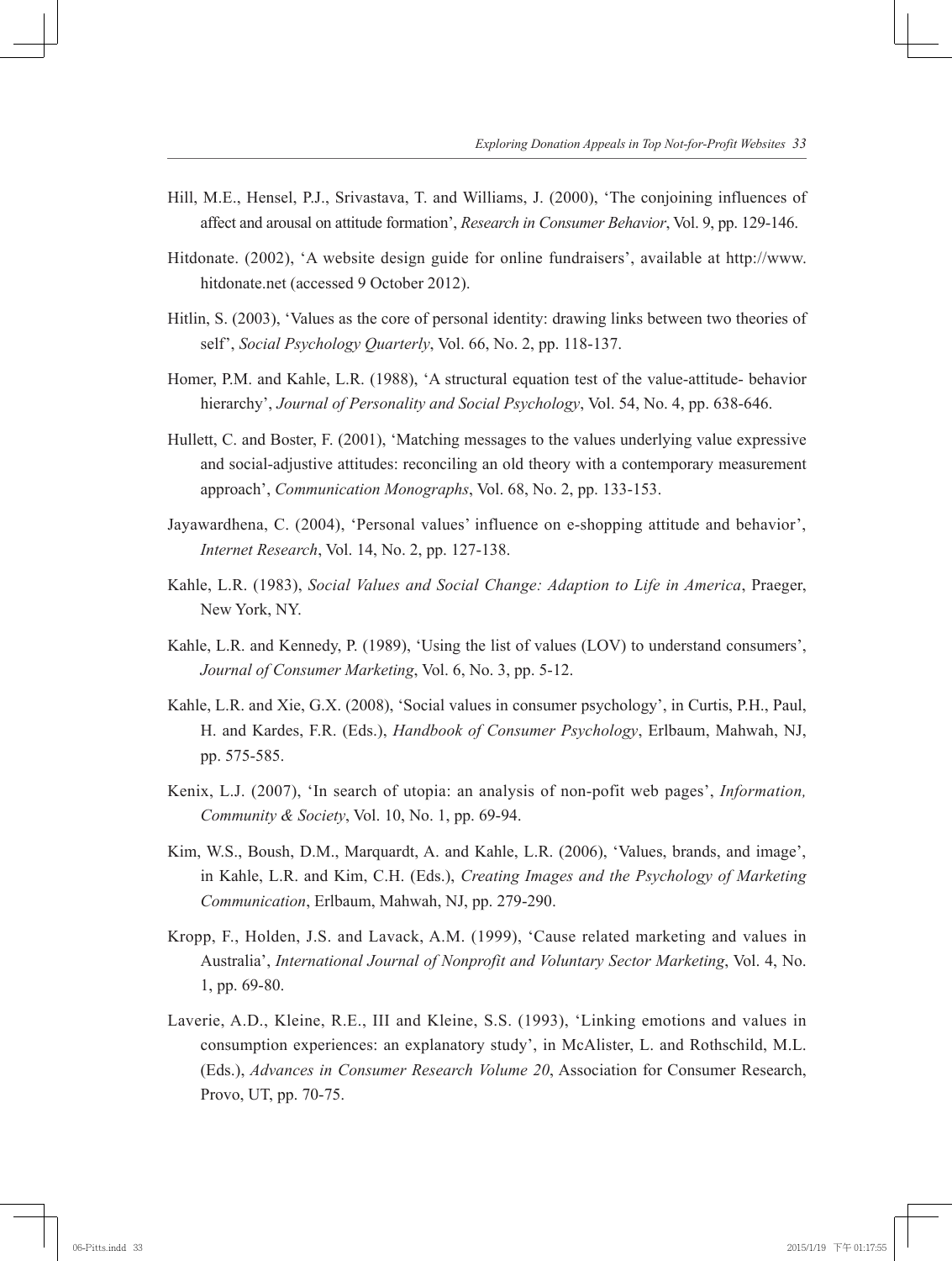- Lavie, T. and Tractinsky, N. (2004), 'Assessing dimensions of perceived visual aesthetics of websites', *International Journal of Human Computer Studies*, Vol. 60, No. 3, pp. 269-298.
- Lindskold, S., Forte, R.A., Haake, C.S. and Schmidt, E.K. (1977), 'The effects of directness of face-to-face requests and sex of solicitor on streetcorner donations', *The Journal of Social Psychology*, Vol. 101, No. 1, pp. 45-51.
- MacLaughlin, S. (2013). 'The charitable giving report: how nonprofit fundraising performed in 2012', available at https://www.blackbaud.com/files/resources/downloads/2012. CharitableGivingReport.pdf (accessed 28 May 2013).
- MacMillan, K., Money, K., Money, A. and Downing, S. (2005), 'Relationship marketing in the not-for-profit sector: an extension and application of the commitment-trust theory', *Journal of Business Research*, Vol. 58, No. 6, pp. 806-818.
- McCarty, J.A. and Shrum, L.J. (1994), 'The Recycling of solid wastes: personal values, value order and attitudes about recycling as antecedents of recycling', *Journal of Business Research*, Vol. 30, No. 1, pp. 53-62.
- McClintock, C.G. and Allison, S.T. (1989), 'Social value orientation and helping behavior', *Journal of Applied Social Psychology*, Vol. 19, No.4, pp. 353-362.
- Menon, S. and Kahn, B. (2002), 'Cross-category effects of induced arousal and pleasure on Internet shopping experience', *Journal of Retailing*, Vol. 78, No. 1, pp. 31-40.
- Merchant, A., Ford, J.B. and Sargeant, A. (2010), 'Charitable organizations' storytelling influence on donors' emotions and intentions', *Journal of Business Research*, Vol. 63, No. 7, pp. 754-762.
- Morris, J.D., Woo, C., Gleason, J.A. and Kim, J. (2002), 'The power of affect: predicting intention', *Journal of Advertising Research*, Vol. 42, No.3, pp. 7-18.
- Mummalaneni, V. (2005), 'An empirical investigation of website characteristics, consumer emotional states and online shopping behaviors', *Journal of Business Research*, Vol. 58, No. 4, pp. 526-532.
- Oppenheimer, D.M. and Olivola, C.Y. (Eds.) (2010), *The Science of Giving: Experimental Approaches to the Study of Charity*, Psychology Press, New York, NY.
- Palmer, J.W. (2002), 'Web site usability, design and performance metrics', *Information Systems Research*, Vol. 13, No. 2, pp. 151-167.
- Pitts, R.E., Canty, A.L. and Tsalikis, J. (1985), 'Exploring the impact of personal values on socially oriented communications', *Psychology & Marketing*, Vol. 2, No. 4, pp. 267-278.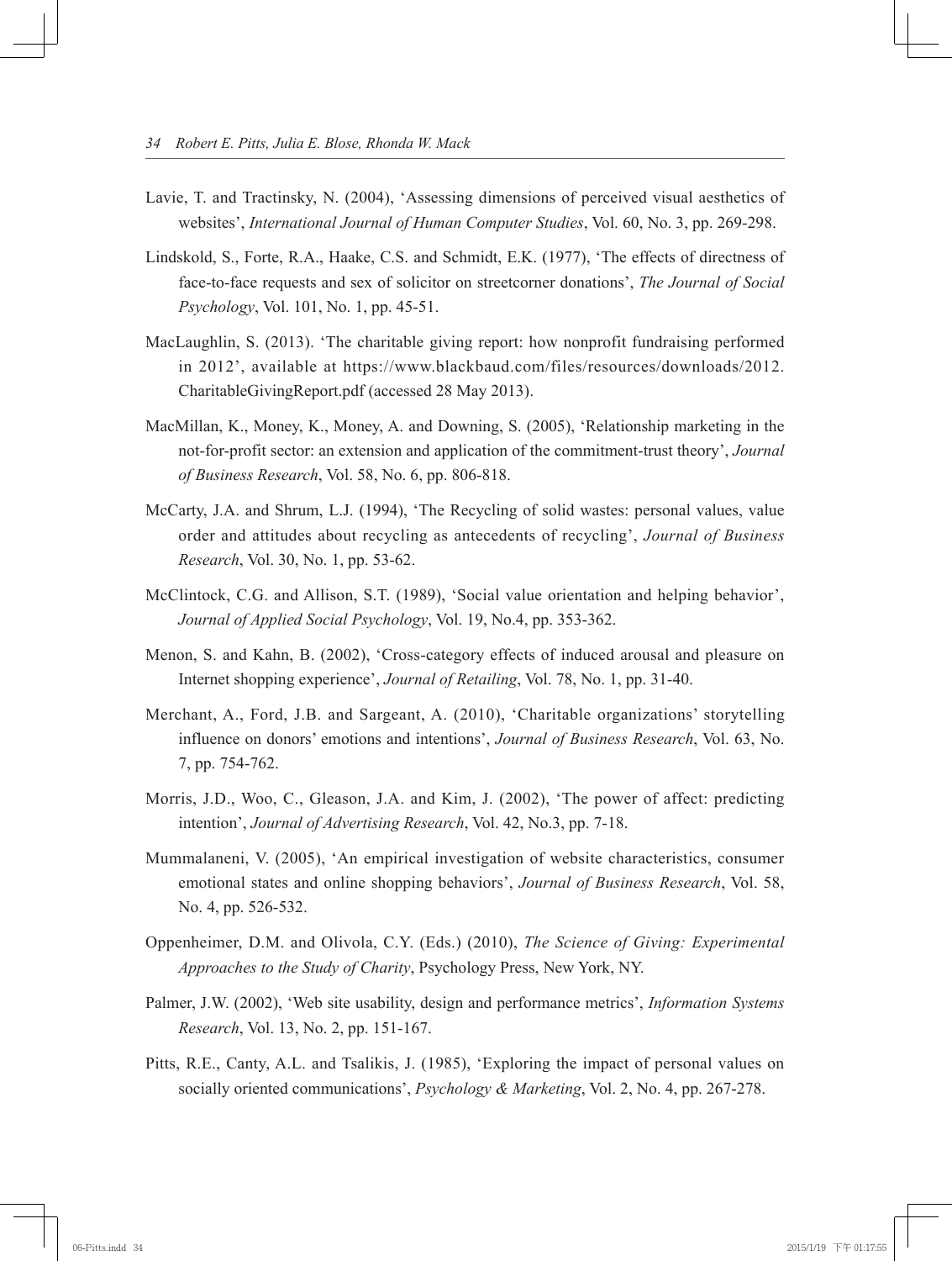- Porat, T., Liss, R. and Tractinsky, N. (2007), 'E-store design: the influence of e-store design and product type on consumers' emotions and attitudes', *Human-Computer Interaction: HCI Applications and Services*, Vol. 4553, pp. 712-721.
- Pratt, J.A., Yakabov, R., Glinski, R. and Hauser. K. (2009), 'Non-profit organisation websites and fundraising', *International Journal of Management and Entreprise*, Vol. 6, No. 1, pp. 55-79.
- Reynolds, T.J. (1985), 'Implications for value research: a micro vs. macro perspective', *Psychology & Marketing*, Vol. 2, No. 4, pp. 297-305.
- Richard, M.O. (2005), 'Modeling the impact of Internet atmospherics on surfer behavior', *Journal of Business Research*, Vol. 58, No. 12, pp. 1632-1642.
- Richardson, P.S. (2008), 'The Impact of direct appeals on clickstream and response at promotional websites', *Journal of Website Promotion*, Vol. 2, No. 1-2, pp. 37-51.
- Rokeach, M. (1973), *The Nature of Human Values*, Free Press, New York, NY.
- Sargeant, A. (1999), 'Charitable giving: towards a model of donor behaviour', *Journal of Marketing Management*, Vol. 15, No. 4, pp. 215-238.
- Sargeant, A. (2001), 'Using donor lifetime value to inform fundraising strategy', *Nonprofit Management and Leadership*, Vol. 12, No. 1, pp. 25-38.
- Sargeant, A., Ford, J.B. and West, D.C. (2006), 'Perceptual determinants of nonprofit giving behavior', *Journal of Business Research*, Vol. 59, No. 2, pp. 155-165.
- Sargeant, A. and Jay, E. (2003), 'The Fundraising performance of charity websites: a US/UK comparison', *Interactive Marketing*, Vol. 4, No. 4, pp. 330-342.
- Sargeant, A. and Jay, E. (2004), *Fundraising Management: Analysis, Planning And Practice*, Routledge, London, UK.
- Sargeant, A., West, D.C. and Ford, J. (2001), 'The role of perceptions in predicting donor value', *Journal of Marketing Management*, Vol. 17, No.3-4, pp. 407-428.
- Sargeant, A., West, D.C. and Ford, J. (2004), 'Does perception matter? An empirical analysis of donor behaviour', *The Service Industries Journal*, Vol. 24, No. 6, pp. 19-36.
- Sargeant, A., West, D. and Jay, E. (2007), 'The relational determinants of nonprofit website fundraising effectiveness: an exploratory study', *Nonprofit Management and Leadership*, Vol. 18, No. 2, pp. 141-156.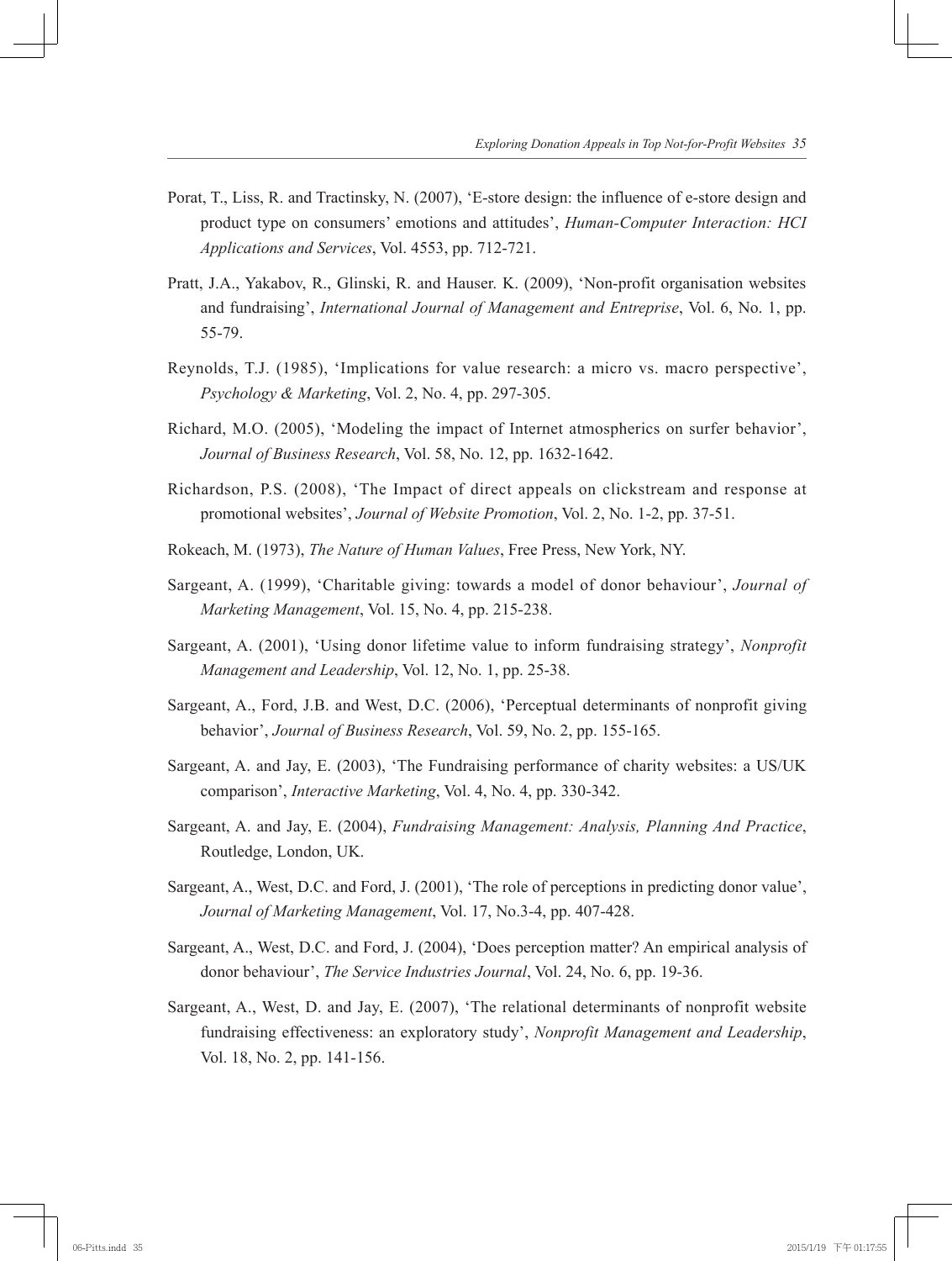- Sargeant, A. and Woodliffe, L. (2007), 'Gift giving: an interdisciplinary review', *International Journal of Nonprofit and Voluntary Sector Marketing*, Vol. 12, No. 4, pp. 275-307.
- Schwartz, S.H. (1992), 'Universals in the content and structure of values: theoretical advances and empirical tests in 20 countries', in Zanna, M.P. (Ed.), *Advances in Experimental Psychology Social Psychology*, Academic Press, New York, NY, pp. 1-65.
- Schwartz, S.H. and Bardi, A. (2001), 'Value hierarchies across cultures taking a similarities perspective', *Journal of Cross-Cultural Psychology*, Vol. 32, No. 3, pp. 268-290.
- Shim, S. and Eastlick, M. (1998), 'The hierarchical influence of personal values on mall shopping attitude and behavior', *Journal of Retailing*, Vol. 74, No. 1, pp. 139-152.
- Switzer, C. (2012), 'Forget apps: young people want a charity's site to quickly show them all that matters', *The Chronicle of Philanthropy*, Vol. 24, No. 4, p. 19.
- Szmigin, I., Canning, L. and Reppel, A.E. (2005), 'Online community: enhancing the relationship marketing concept through customer bonding', *International Journal of Service Industry Management*, Vol. 16, No. 5, pp. 480-496.
- Tai, S. and Fung, A.M.C. (1997), 'Application of an environmental psychology model to instore buying behaviour', *The International Review of Retail, Distribution and Consumer Research*, Vol. 7, No. 4, pp. 311-337.
- Taras, V., Kirkman, B.L. and Steel, P. (2010), 'Examining the impact of culture's consequences: a three-decade, multilevel, meta-analytic review of Hofstede's cultural value dimensions', *Journal of Applied Psychology*, Vol. 95, No. 3, pp. 405-439.
- Tractinsky, N. and Lowengart, O. (2007), 'Web-store aesthetics in e-retailing: a conceptual framework and some theoretical implications', *Academy of Marketing Science Review*, Vol. 11, No. 1, pp. 1-18.
- Van den Berg, H., Manstead, A.S.R., van der Pligt, J. and Wigboldus, D.H.J. (2005), 'The role of affect in attitudes toward organ donation and donor-relevant decisions', *Psychology and Health*, Vol. 20, No. 6, pp. 789-802.
- Van der Heijden, H. (2003), 'Factors influencing the usage of websites: the case of a generic portal in the Netherlands', *Information & Management*, Vol. 40, No. 6, pp. 541-549.
- Vitaglione, G.G. and Barnett, M.A. (2003), 'Assessing a new dimension of empathy: empathic anger as a predictor of helping and punishing desires', *Motivation and Emotion*, Vol. 27, No. 4, pp. 301-325.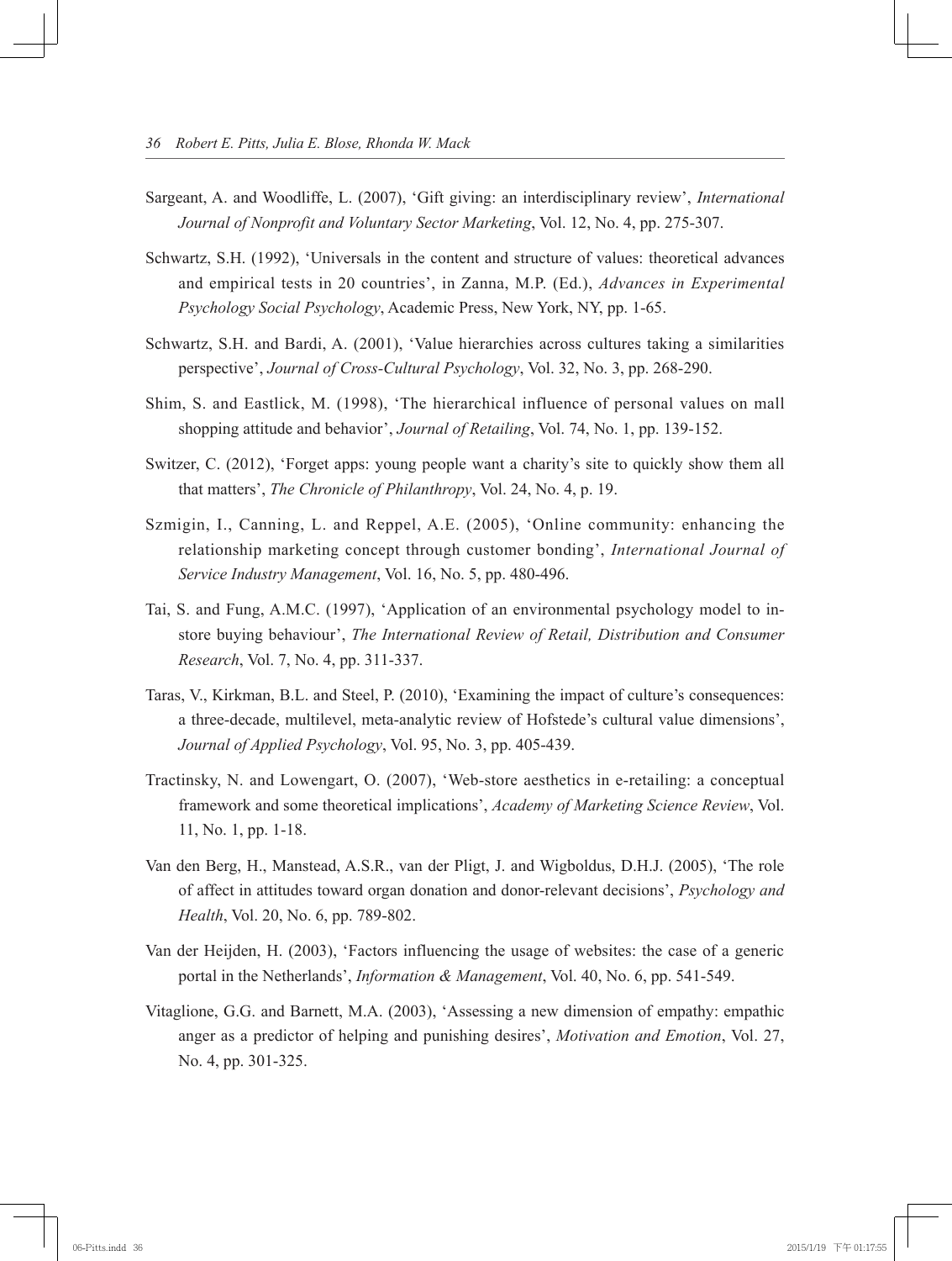- Waters, R.D. (2007), 'Nonprofit organizations' use of the Internet: a content analysis of communication trends on the Internet sites of the philanthropy 400', *Nonprofit Management and Leadership*, Vol. 18, No. 1, pp. 59-76.
- Watson, D., Clark, L. and Tellegen, A. (1988), 'Development and validation of brief measures of positive and negative affect: the PANAS scales', *Journal of Personality and Social Psychology*, Vol. 54, No. 6, pp. 1063-1070.
- Woelfel, J. and Stoyanoff, N. (1993), 'CATPAC: a neural network for qualitative analysis of text', *Proceedings of the Australian Marketing Association Annual Meeting*, Melbourne, Australia.
- Wymer, W.W. (1997), 'A religious motivation to volunteer? Exploring the linkage between volunteering and religious values', *Journal of Nonprofit & Public Sector Marketing*, Vol. 5, No. 3, pp. 3-17.

# **About the authors**

**Robert E. Pitts** received his Ph.D. from the University of South Carolina. He is currently a Professor of Marketing in the Department of Management and Marketing in the School of Business at the College of Charleston. He has served as Dean of the School of Business and Economics at the College of Charleston and the College of Business Administration at Creighton University, Omaha.

Corresponding author. Department of Management and Marketing, School of Business, College of Charleston, 5 Liberty Street, Charleston SC 29424. Tel: 843-953-7539. E-mail address: pittsr@cofc.edu

- **Julia E. Blose** received her Ph.D. from Florida State University. She is currently an Associate Professor of Marketing in the Department of Management and Marketing in the School of Business at the College of Charleston. E-mail address: blosej@cofc.edu
- **Rhonda W. Mack** received her Ph.D. from the University of Georgia. She is currently Professor of Marketing and Chair of the Department of Management and Marketing in the School of Business at the College of Charleston. E-mail address: mackr@cofc.edu